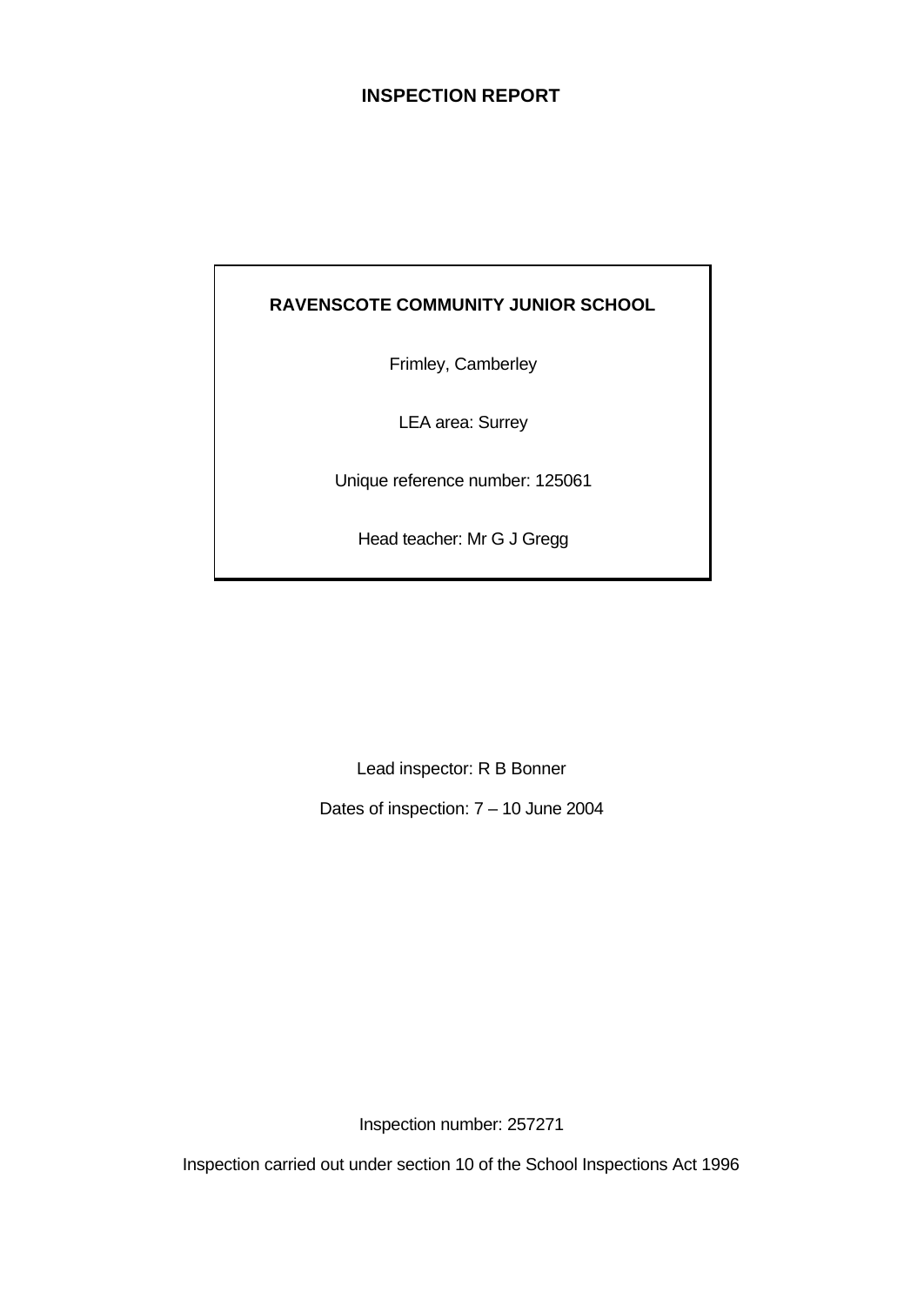### © Crown copyright 2004

This report may be reproduced in whole or in part for non-commercial educational purposes, provided that all extracts quoted are reproduced verbatim without adaptation and on condition that the source and date thereof are stated.

Further copies of this report are obtainable from the school. Under the School Inspections Act 1996, the school must provide a copy of this report and/or its summary free of charge to certain categories of people. A charge not exceeding the full cost of reproduction may be made for any other copies supplied.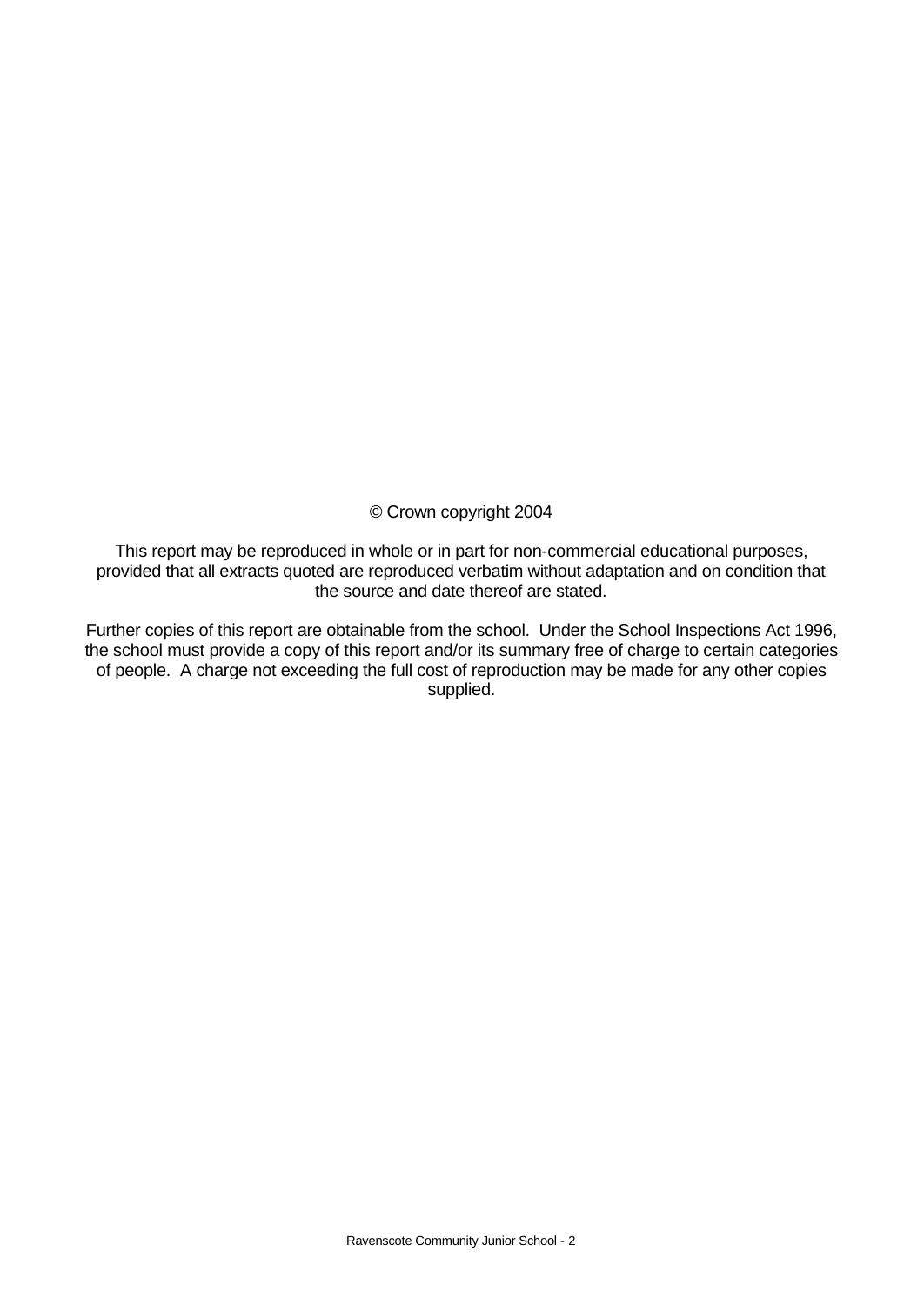## **INFORMATION ABOUT THE SCHOOL**

| Type of school:                                       | Junior school                           |
|-------------------------------------------------------|-----------------------------------------|
| School category:                                      | Community                               |
| Age range of pupils:                                  | 7 to 11 years                           |
| Gender of pupils:                                     | <b>Mixed</b>                            |
| Number on roll:                                       | 589                                     |
| School address:                                       | Old Bisley Road<br>Frimley<br>Camberley |
| Postcode:                                             | Surrey<br><b>GU16 9RE</b>               |
| Telephone number:                                     | 01276 709007                            |
| Fax number:                                           | 01276 709333                            |
| Appropriate authority:<br>Name of chair of governors: | The governing body<br>Mr B Kemp         |
| Date of previous inspection:                          | 22 June 1998                            |

## **CHARACTERISTICS OF THE SCHOOL**

Ravenscote is a large community junior school in the Heatherside area of Frimley. The school is set in an area of mainly private housing. The school is very popular in the area, and is over-subscribed. There are currently 589 pupils aged from 7 to 11 on roll, who are arranged in four year groups, with five mixed-ability classes in each year. The numbers of pupils attending the school are similar to those recorded in the previous report. There are more boys than girls in each year group. Pupil mobility is low. Attainment on entry to the school is above average. Pupils who attend the school are predominantly white British, with a small number from a range of other ethnic backgrounds. Four pupils speak English as an additional language and are at an early stage of English language acquisition. The primary languages of these pupils are Finnish, Japanese and Cantonese. Just over a tenth of pupils have special educational needs, which is below the national average. Four pupils have a statement of special educational needs. Their needs include autism and development delay.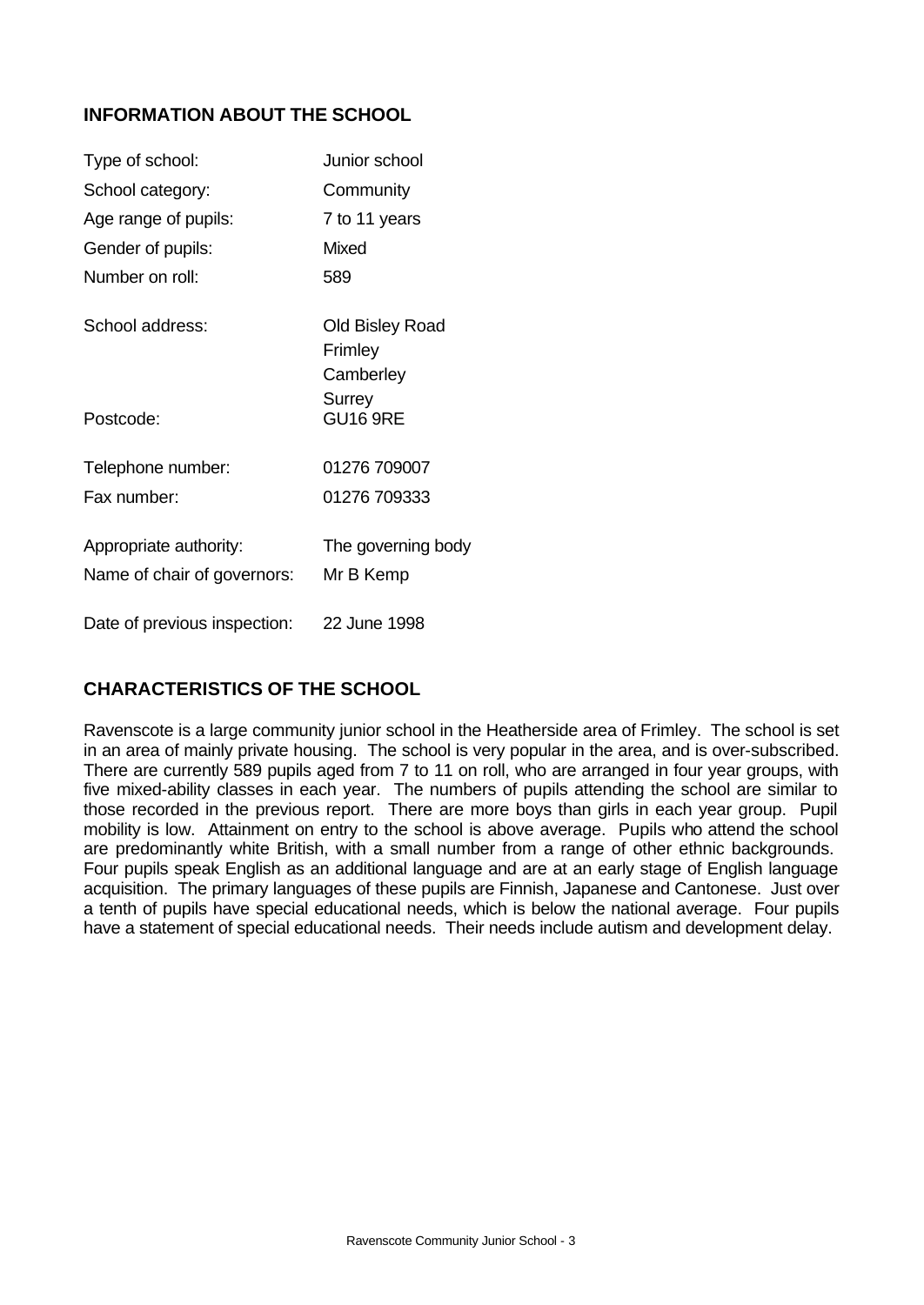## **INFORMATION ABOUT THE INSPECTION TEAM**

| <b>Members of the inspection team</b> |            |                | <b>Subject responsibilities</b>                   |
|---------------------------------------|------------|----------------|---------------------------------------------------|
| 25384                                 | R B Bonner | Lead inspector | Information<br>communication<br>and<br>technology |
|                                       |            |                | Geography                                         |
|                                       |            |                | Physical education                                |
| 9744                                  | P H Brown  | Lay inspector  |                                                   |
| 3730                                  | R Battey   | Team inspector | Special educational needs                         |
|                                       |            |                | Science                                           |
|                                       |            |                | <b>Music</b>                                      |
|                                       |            |                | Religious education                               |
| 21865                                 | L Day      | Team inspector | English as an additional language                 |
|                                       |            |                | English                                           |
|                                       |            |                | History                                           |
| 27219                                 | G V Evans  | Team inspector | <b>Mathematics</b>                                |
|                                       |            |                | Art and design                                    |
|                                       |            |                | Design and technology                             |

The inspection contractor was:

Cambridge Education Associates

Demeter House Station Road **Cambridge** CB1 2RS

Any concerns or complaints about the inspection or the report should be made initially to the inspection contractor. The procedures are set out in the leaflet *'Complaining about Ofsted Inspections'*, which is available from Ofsted Publications Centre (telephone 07002 637833) or Ofsted's website (www.ofsted.gov.uk).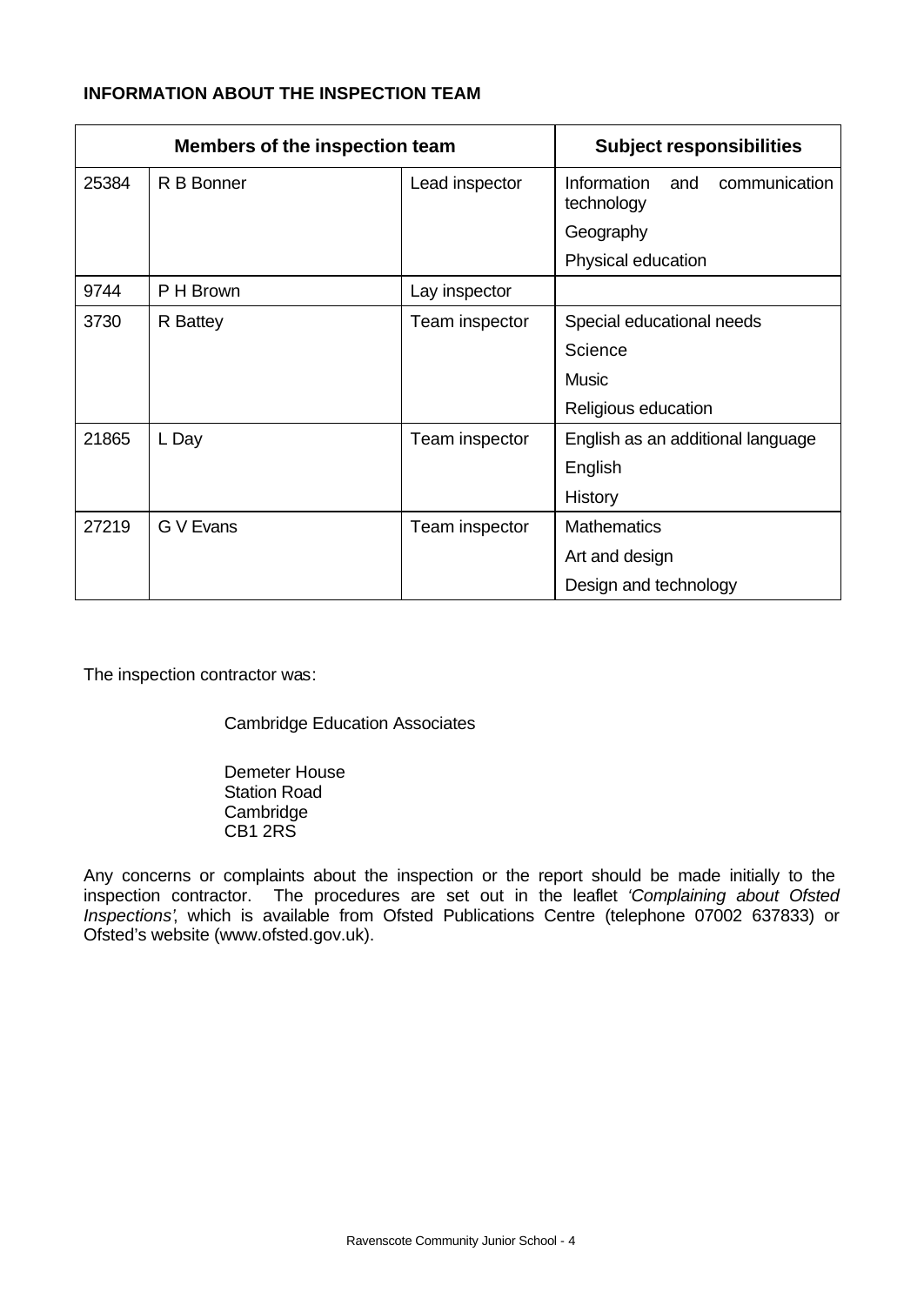### **REPORT CONTENTS**

|                                                               | Page |
|---------------------------------------------------------------|------|
| <b>PART A: SUMMARY OF THE REPORT</b>                          | 6    |
| <b>PART B: COMMENTARY ON THE MAIN INSPECTION FINDINGS</b>     |      |
| <b>STANDARDS ACHIEVED BY PUPILS</b>                           | 8    |
| Standards achieved in areas of learning, subjects and courses |      |
| Pupils' attitudes, values and other personal qualities        |      |
| <b>QUALITY OF EDUCATION PROVIDED BY THE SCHOOL</b>            | 11   |
| Teaching and learning                                         |      |
| The curriculum                                                |      |
| Care, guidance and support                                    |      |
| Partnership with parents, other schools and the community     |      |
| <b>LEADERSHIP AND MANAGEMENT</b>                              | 16   |
| <b>PART C: THE QUALITY OF EDUCATION IN SUBJECTS</b>           | 19   |
| <b>SUBJECTS IN KEY STAGE 2</b>                                |      |
| PART D: SUMMARY OF THE MAIN INSPECTION JUDGEMENTS             | 29   |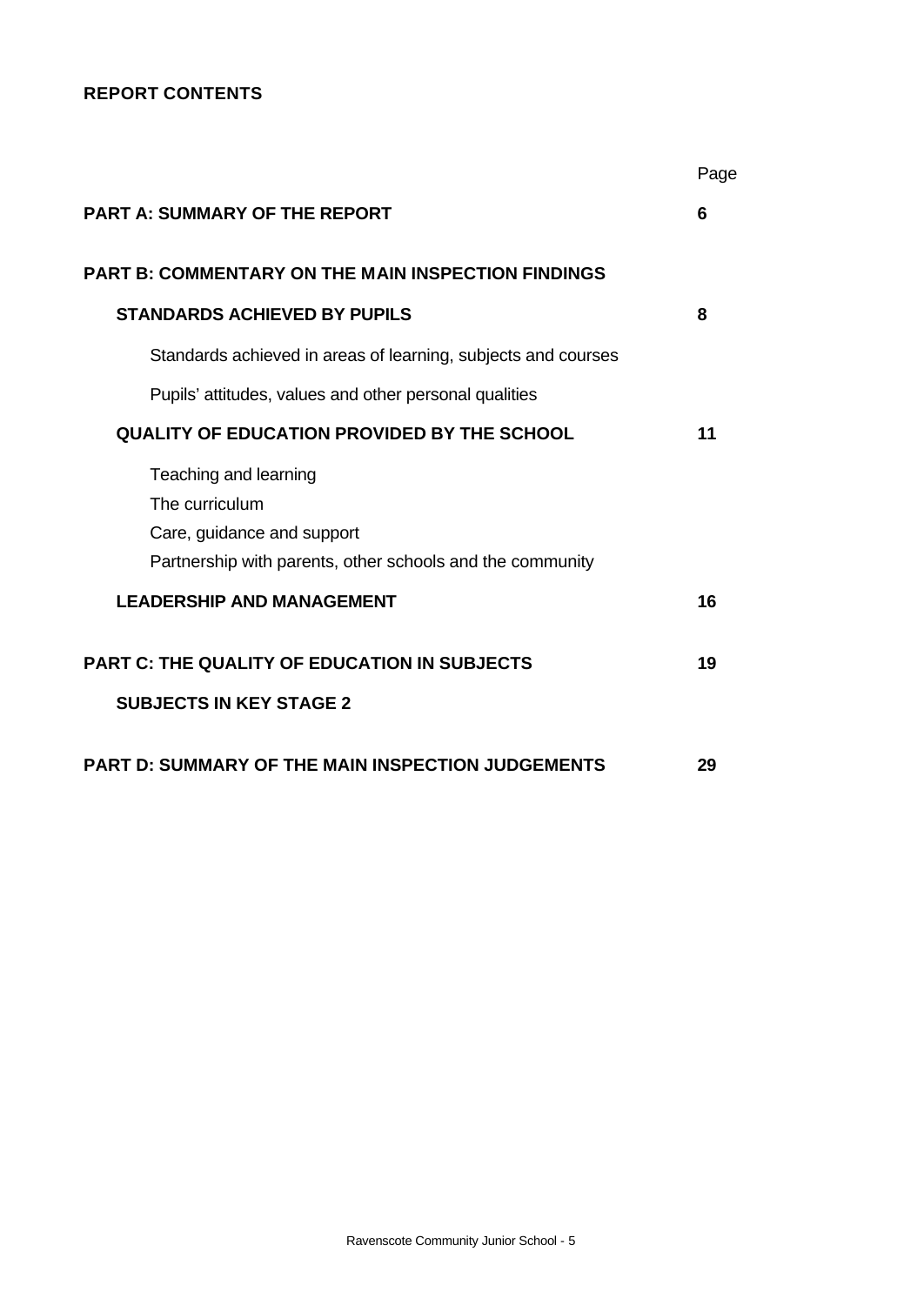# **PART A: SUMMARY OF THE REPORT**

## **OVERALL EVALUATION**

**Ravenscote Junior School is effective in its work** and provides good value for money. Standards in the current Year 6 are well above average in English and mathematics and above average in science. Pupils achieve well as a result of good teaching. Leadership and management of the head teacher are very good.

The school's main strengths and weaknesses are:

- The 2003 test results in Year 6 were well above the national average in English, mathematics and science.
- The head teacher and senior management team have created a very good climate for learning that enables pupils to succeed.
- Good teaching ensures that pupils achieve well.
- Pupils with special educational needs achieve very well because of the very good support they receive.
- Pupils behave very well and demonstrate very good attitudes to their work as a result of very good provision for their personal development.
- The school ensures that pupils have equal access to the very good range of opportunities that it provides.
- Parents contribute well to pupils' learning at school and at home.
- Very good links with the community and other schools make a valuable contribution to pupils' learning.
- The systems by which the school checks pupils' progress lack consistency and are insufficiently rigorous.

Since the last inspection in 1998 the school has made very good progress. The provision for more able pupils has improved, and this has resulted in an increase in the numbers achieving at the higher levels in the national tests. Standards in information and communication technology (ICT) have risen to above the national average as a result of improvements in the quality of teaching and the provision of additional computer equipment. Standards in English, mathematics, geography, history and religious education in the current Year 6 classes are also higher than those recorded at the time of the last inspection.

| <b>Results in National</b>                                  |      | similar schools |      |      |
|-------------------------------------------------------------|------|-----------------|------|------|
| Curriculum tests at the<br>end of Year 6,<br>compared with: | 2001 | 2002            | 2003 | 2003 |
| English                                                     |      |                 | 宀    |      |
| mathematics                                                 |      |                 | 宀    |      |
| science                                                     |      |                 |      |      |

#### **STANDARDS ACHIEVED**

*Key: A - well above average; B – above average; C – average; D – below average; E – well below average. Similar schools are those whose pupils attained similarly at the end of Year 2.*

**Overall pupils achieve well** because of the good teaching they receive. Standards in the current Year 6 are well above average in English, mathematics, religious education and music, above average in science, ICT, geography, history and design and technology, and average in art and design. Pupils with special educational needs and those with English as an additional language are very well supported, and achieve very well.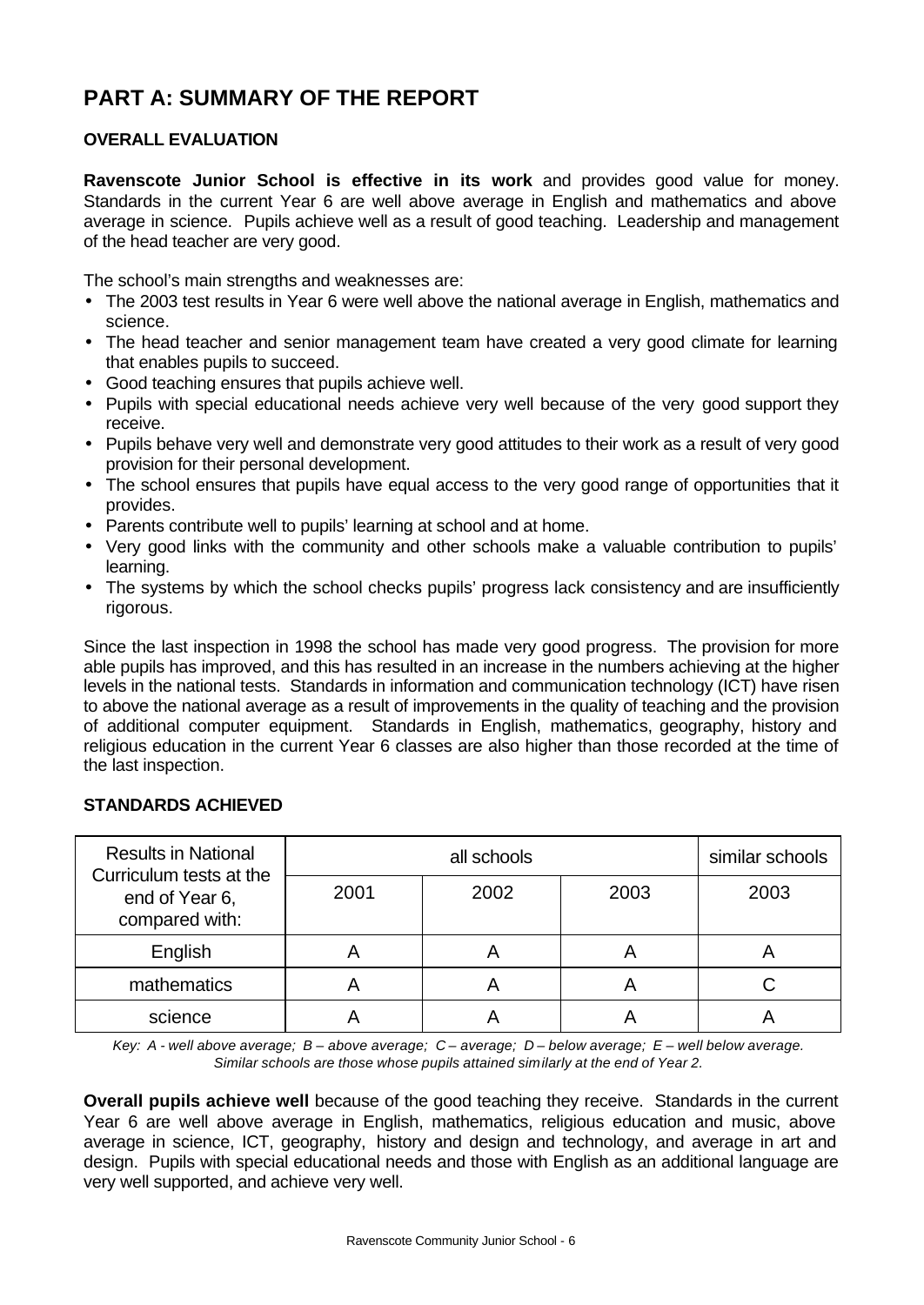In the end of Year 6 test results in 2003, standards in English, mathematics and science were well above the national average. Based on their prior attainment pupils' progress was well above average in English and science, and average in mathematics. There were no significant differences between the attainment of boys and girls or pupils from different ethnic minorities. Over the past five years the trend in the school's results for core subjects of English, mathematics and science was broadly in line with the national trend. The targets for 2004 are challenging but achievable in both English and mathematics.

**Pupils' personal qualities are very good. The school's provision for pupils' spiritual, moral, social and cultural development is very good.** Pupils have very good attitudes. They are keen to come to school, respond very well in lessons and are attentive and motivated learners. Values are fostered effectively through the caring and supportive relationships that exist between staff and pupils, and the very good example that is set by all those working in the school. Standards of behaviour are very good. Attendance is well above average.

### **QUALITY OF EDUCATION**

**The quality of education provided by the school is good. Teaching and learning are good.**  Teachers insist on high standards of behaviour and effectively use a range of resources to engage pupils in their learning. In response, pupils behave very well and try hard in response to teachers' high expectations. The curriculum is very good. Opportunities for curriculum enrichment are very good. A wide range of educational visits, extra-curricular activities and visits from members of the community provides very good enrichment of pupils' learning. The provision for pupils with special educational needs is very good. The school provides pupils with good care, guidance and support. It works very well in partnership with parents and the community, and it has very good links with other schools.

#### **LEADERSHIP AND MANAGEMENT**

**Leadership and management are very good.** The leadership and management of the head teacher are very good. The leadership of other key staff is also very good. The head teacher and the senior management team have been particularly successful in promoting a very positive ethos in which all pupils are able to flourish. Governance is good. The school governors understand the school well, are committed to its development, and ensure that all statutory requirements are met.

## **PARENTS' AND PUPILS' VIEWS OF THE SCHOOL**

Parents are very satisfied with the school. They report that their children like school, and that the arrangements for their children to settle into school are particularly good. They think that teaching is good and that their children are making good progress because the teachers expect them to work hard. A few parents were concerned about harassment, but behaviour during the inspection was very good. Pupils also show good levels of satisfaction.They comment particularly on how hard they have to work and how well their teachers help them with their work and if they are worried.

#### **IMPROVEMENTS NEEDED**

The most important thing the school should do to improve is:

• To increase the rigour and consistency of the systems by which the school checks pupils' progress, ensuring that teachers use this information more effectively to plan work that meets the learning needs of individual pupils.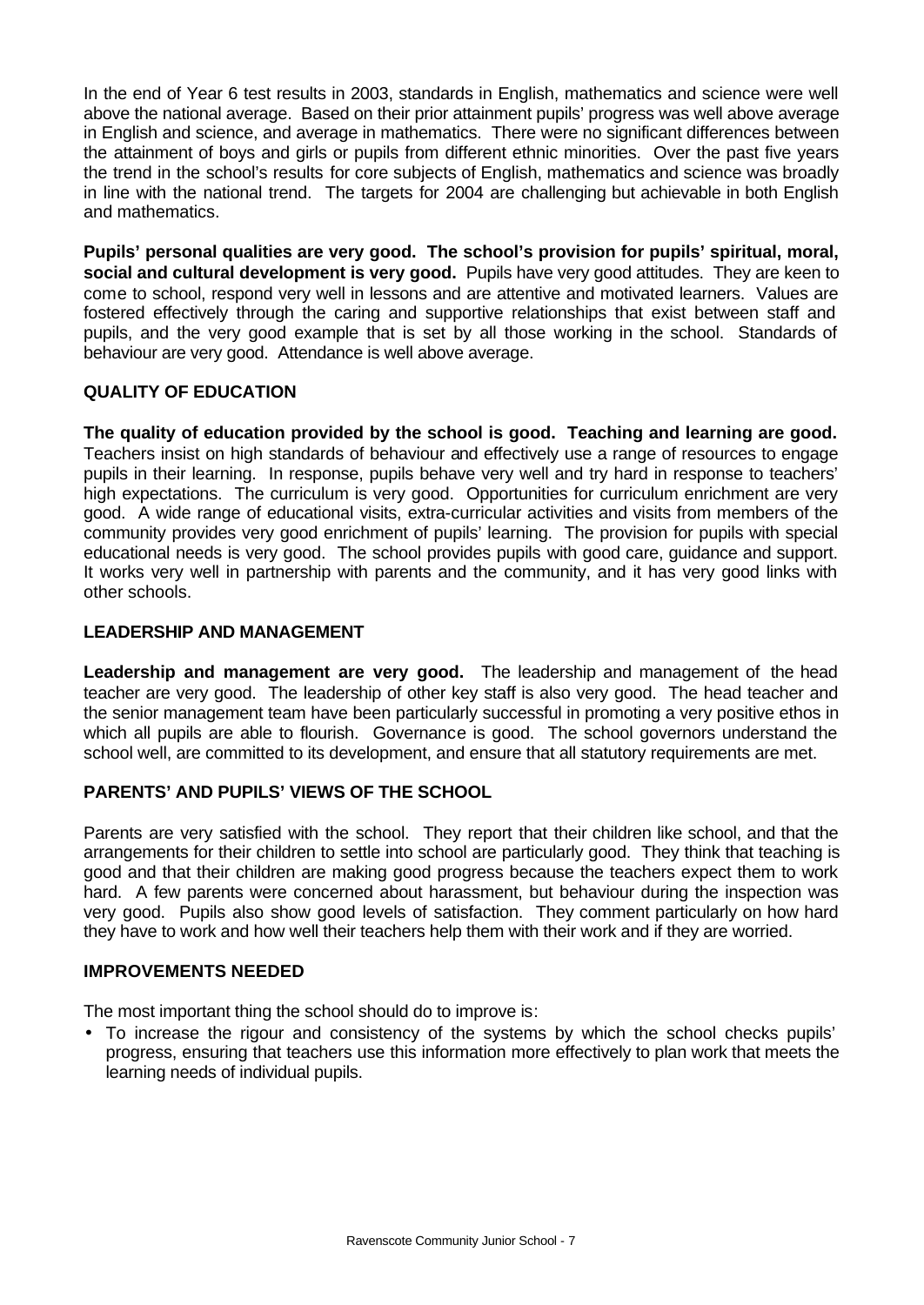# **PART B: COMMENTARY ON THE INSPECTION FINDINGS**

## **STANDARDS ACHIEVED BY PUPILS**

## **Standards achieved in areas of learning and subjects**

Overall, pupils achieve well. Standards in the current Year 6 are well above average in English, mathematics, religious education (RE) and music, and above average in science, information and communication technology (ICT), geography, history and design and technology.

#### **Main strengths and weaknesses**

- Test results in 2003 were well above the national average in English, mathematics and science.
- Pupils with special educational needs achieve very well in relation to their individual targets for improvements.
- Pupils with English as an additional language settle quickly into school and achieve very well.

#### **Commentary**

#### *Standards in national tests at the end of Year 6 – average point scores in 2003*

| Standards in: | School results | <b>National results</b> |
|---------------|----------------|-------------------------|
| English       | 30.0(29.6)     | 26.8 (27.0)             |
| mathematics   | 28.8 (29.3)    | 26.8(26.7)              |
| science       | 30.9(30.4)     | 28.6 (28.3)             |

*There were 150 pupils in the year group. Figures in brackets are for the previous year.*

- 1. In the end of Year 6 test results in 2003, standards in English, mathematics and science were well above the national average. In comparison to similar schools results were well above average in English and science, and above average in mathematics. Based on their prior attainment pupils' progress was well above average in English and science, and average in mathematics. There were no significant differences between the attainment of boys and girls or pupils from different ethnic minorities. Over the past five years the trend in the school's National Curriculum points for all core subjects of English, mathematics and science was broadly in line with the national trend.
- 2. In 2003 the school exceeded its targets in English but failed to achieve them in mathematics. As a result of this the school introduced a range of measures:
	- The test results were analysed and areas for development were identified.
	- There has been a stronger focus on improving provision for the using and applying elements of mathematics – which the school recognises needs to continue.
	- Staff discussed with pupils their understanding, approach and attitudes to mathematics.
	- Teaching and learning and pupils' books were monitored.
	- The Subject Manager has provided additional support for individual pupils.
- 3. The targets for 2004 in English and mathematics are challenging but achievable. Those for mathematics point to a significant rise in the percentage of pupils achieving at the higher level (Level 5), and because of the measures taken the school is on line to achieve these.
- 4. Pupils enter the school with standards that are above the national average. Standards in current Year 6 classes are well above average in English and mathematics and above average in science. Overall pupils achieve well in all three subjects. In English, pupils achieve well in writing and they achieve very well in reading because teachers promote this aspect particularly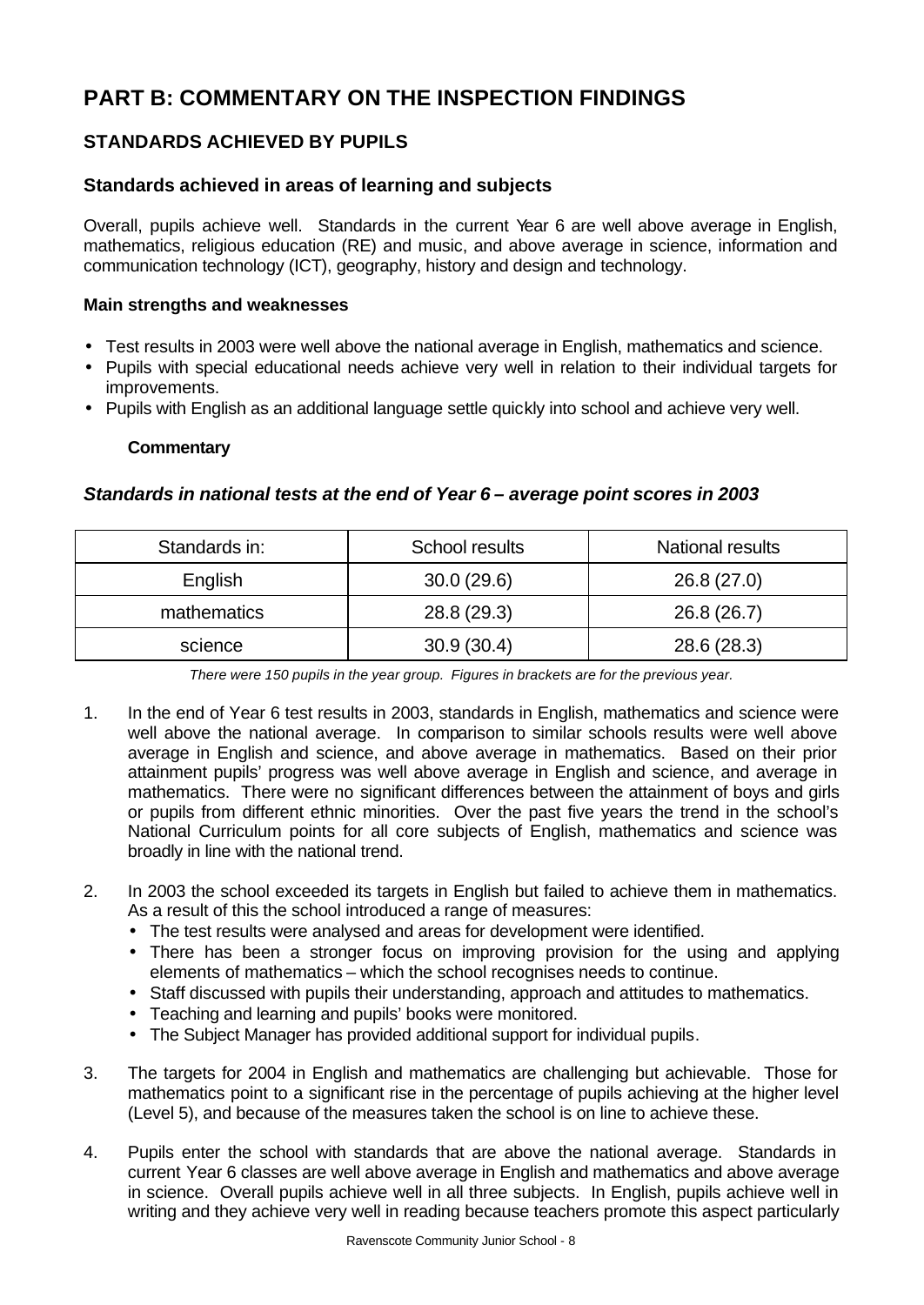effectively. In mathematics, the vast majority of pupils achieve well in response to good quality teaching. However, there are occasions when individuals and groups are provided with work that is not sufficiently tailored to meet their learning needs and as a result they do not make the progress they should. Standards in science in the current Year 6 classes are slightly lower than in previous years. One reason is that the school does not consistently use targets to involve pupils in their learning and to raise standards. Pupils in Years 4 and 5 are much clearer about what they should do to improve and standards are set to rise in these classes.

- 5. Since the last inspection the head teacher and staff have worked effectively to raise standards in ICT and to improve the achievements of more able pupils. These measures have brought about the following:
	- Standards in ICT have risen to above average as a result of improvements in the quality of teaching and learning and resources.
	- Improvements in the provision for more able and talented pupils, particularly in English, mathematics and science, which has resulted in an improvement in the percentage of pupils achieving at the higher level (Level 5).
	- Improvements in the provision for more able and talented pupils in other subjects, for example religious education, geography and history, which have resulted in improvements in standards.
- 6. Achievement of pupils with special educational needs (SEN) against their targets in their Individual Education Plans is very good. For example, in a small withdrawal mathematics group the pupils achieved very well attaining above average standards. There has been a big improvement in the achievement of pupils with special educational needs since the last inspection. Pupils with English as an additional language (EAL) settle quickly into school, are very well supported, and achieve very well. Able, gifted and talented pupils achieve well because the school effectively fosters and encourages their development, for example in sports and music.
- 7. Standards in religious education (RE) and music are well above average and pupils achieve very well in these subjects. Standards are particularly high in music because the school effectively uses the expertise of a specialist teacher to teach music throughout the school. In addition, pupils have access to very good provision for music tuition in a wide range of instruments. Standards are above average in ICT, geography, history and design and technology and pupils achieve well in these subjects. Standards in these subjects are higher than those recorded at the time of the last inspection as a result of improvements in the quality of teaching and learning, the provision of additional resources, and the provision for more able pupils. Standards in art and design are average and pupils achieve satisfactorily. Physical education (PE) was sampled, and so an overall judgement on standards or pupils' achievement could not be made.

#### **Pupils' attitudes, values and other personal qualities**

Pupils' attitudes and their personal development are very good. Overall, their spiritual, moral, social and cultural development is very good. Attendance and punctuality are very good.

#### **Main strengths and weaknesses**

- The very caring ethos of the school permeates all activities, and helps to promote pupils' very good relationships, attitudes and personal development.
- The school sets very high expectations for pupils' conduct and behaviour and they achieve these in an excellent manner.
- Pupils have high levels of confidence and self-esteem and have a very eager desire to learn.
- Opportunities to promote the multi-cultural diversity and richness of our country are sometimes insufficiently promoted.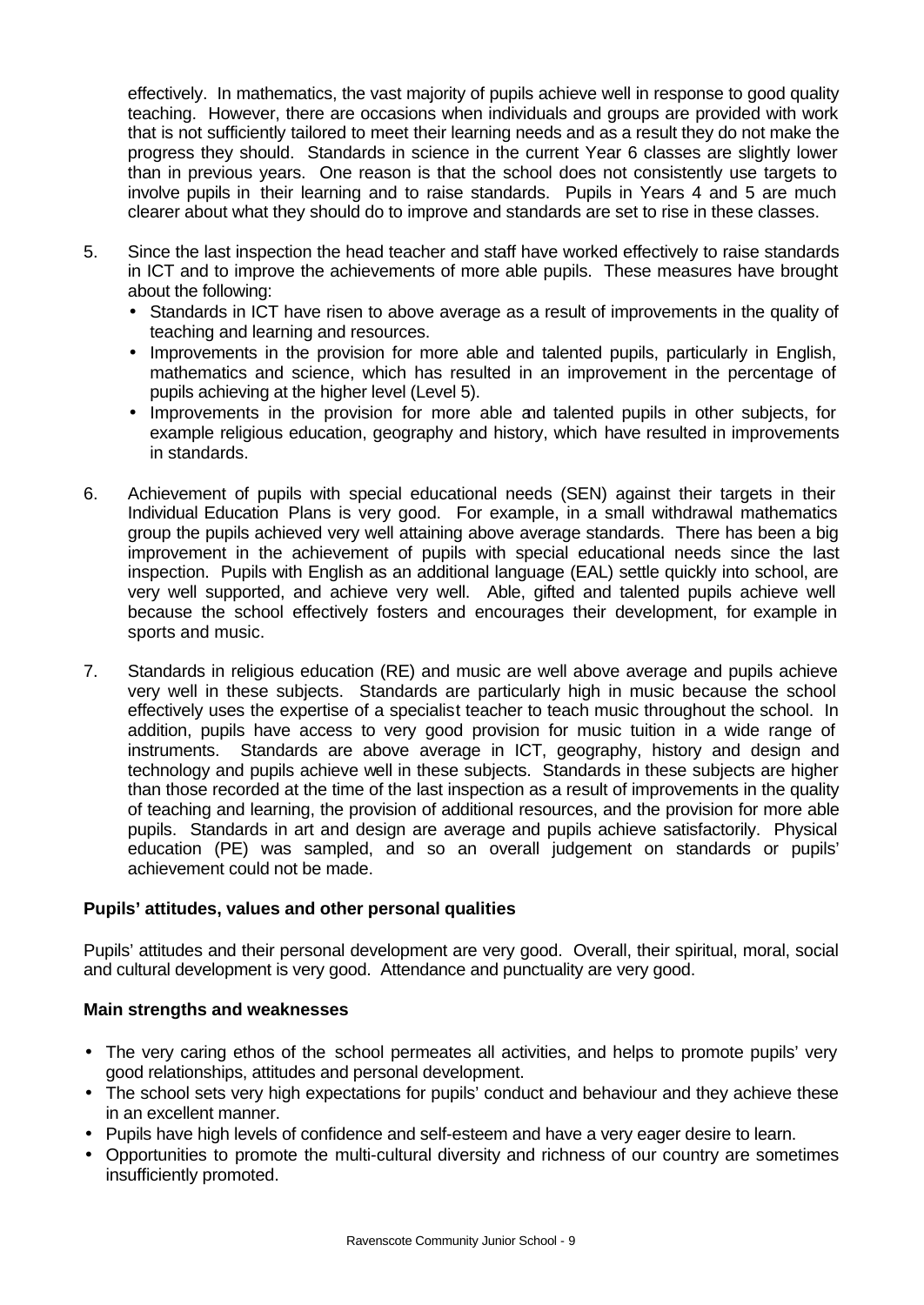- 8. Pupils' attitudes, values and personal development are very good. There has been an improvement since the last inspection where they were described as good. Pupils are very well behaved, polite and courteous. They respond very well to the very good caring ethos of the school. Pupils enjoy school, benefiting very well from the wide range of opportunities offered them. They are very interested and involved both in lessons and in activities out of school hours. Parents are very supportive of the school, and very happy with the values the school promotes. Pupils behave very well, and often in an excellent manner, in lessons and around the school. No incidents of bullying were seen during the inspection. No pupils have been excluded and there have been no racist incidents. When given opportunities to work independently or in groups pupils work together very keenly and co-operatively, sharing and valuing ideas. They concentrate very well on their tasks trying to give of their best. Pupils with special educational needs and English as an additional language share the same very good attitudes as their peers and very much appreciate the levels of very good support they receive.
- 9. Pupils' relationships with adults and each other are very good, and have a positive impact on their learning and standards. They are happy and secure, and enjoy school life in an atmosphere where all are valued. Pupils respond very well to the help provided and benefit greatly from the very high expectations the school sets regarding their conduct. They are proud to receive achievement awards for their efforts, in and outside school, in achievement assemblies and always strive to do of their best. Pupils of all ages mix well at playtime and lunchtime, and pupils with special educational needs and those with English as an additional language take a full and active part in lessons, and all activities the school offers.
- 10. Pupils have a very good understanding of right and wrong. They are very well supported through the school by the very good role models set by the adults in school. All pupils are very aware of the class and school rules, abiding by them very well. These help the school to be a very orderly community. Spiritual, social and moral values are very well promoted through whole school in class assemblies and throughout the school. The school has a well developed and resourced programme for personal, social and health education, where a developing sense of citizenship is effectively promoted through lessons that are specifically focused on these matters. The school council meets regularly, and members are taking their responsibilities very seriously when making decisions on behalf of the whole school. For example, they talk enthusiastically about the 'hire hut', which was set up on their initiative where pupils can hire play equipment to use during play and lunchtime. This provision is well managed by pupils from Year 5 and 6. There is further capacity for pupils to take a more active role during school council meetings, for example by chairing the meeting or taking minutes. Residential visits and visits into the community provide a good range of opportunities to practice their very well developed social skills. Pupils are encouraged, through all school activities to be honest, trustworthy and well-mannered. Here they succeed very well.
- 11. The pupils' cultural development is good. They are provided with a curriculum that promotes a good understanding of western culture in subjects such as history, geography art and design, music and English. Pupils' understanding of different cultures is promoted through religious education in which pupils learn very well about the major world faiths. This is well supported by visits to a mosque, churches, a temple and a synagogue. They frequently have people representing different faiths coming into school to talk about them. The school is appropriately aware of the need to develop further an understanding of the richness of this country's multiculture society and how racism can occur. It is in the process of purchasing a further range of appropriate resources that will further develop the pupils' understanding.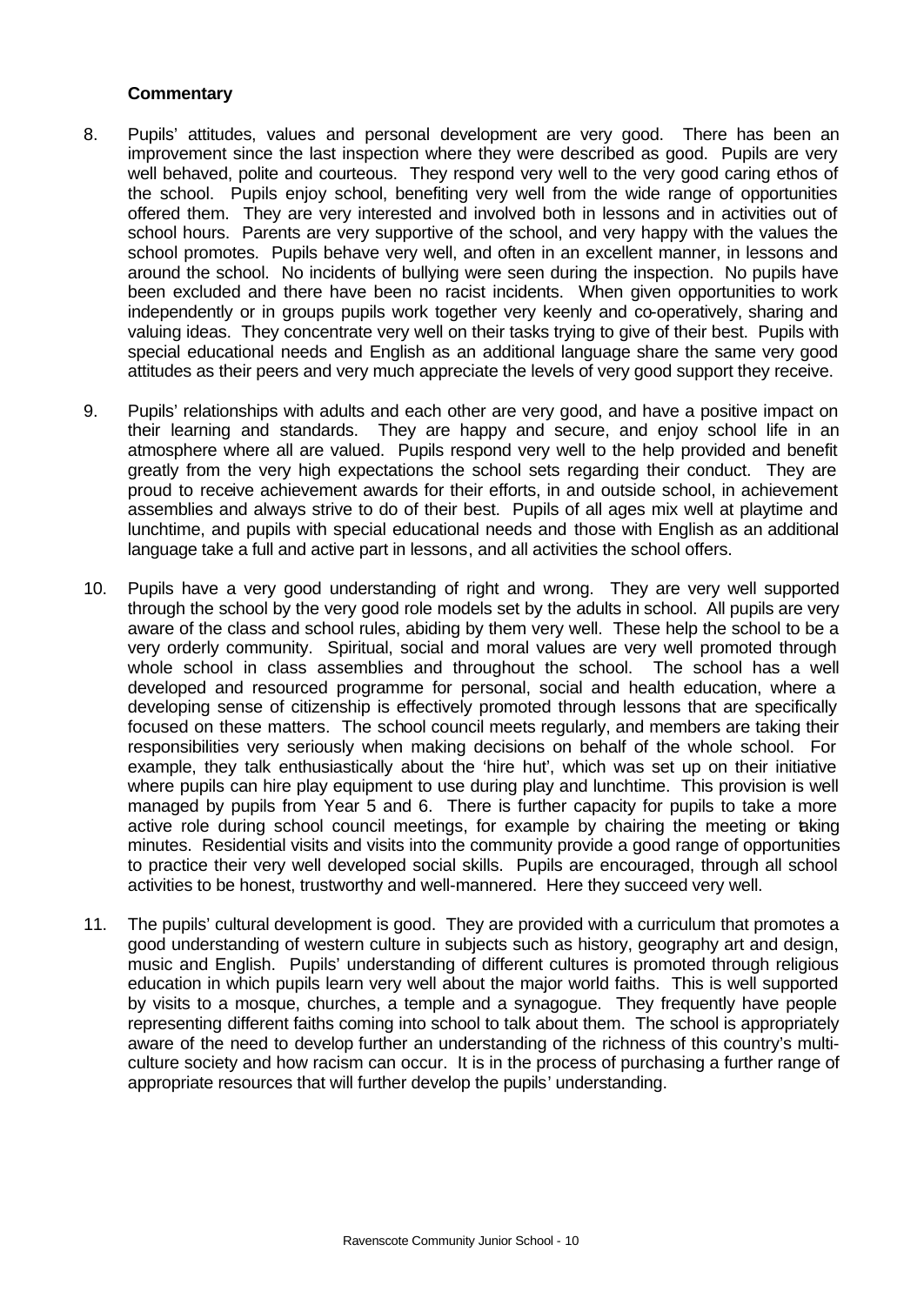#### **Attendance**

## *Attendance in the latest complete reporting year (%)*

| Authorised absence |     | Unauthorised absence |     |
|--------------------|-----|----------------------|-----|
| School data        | 3.9 | School data          |     |
| National data      | 5.4 | National data        | 0.4 |

*The table gives the percentage of half days (sessions) missed through absence for the latest complete reporting year.*

12. Attendance of pupils is very good, significantly exceeding the national average. The level of unauthorised absence is below the national average. Punctuality is also very good which allows lessons to commence on time and with minimum interruption.

## **QUALITY OF EDUCATION PROVIDED BY THE SCHOOL**

The quality of education provided by the school is good. Teaching and learning are good. The breadth of curricular opportunities is very good, and opportunities for enrichment are very good. Accommodation and resources are very good. The care, support and guidance provided for pupils are good. Links with parents and the community and those with other schools are very good.

## **Teaching and learning**

Teaching and learning are good. Assessment is satisfactory.

#### **Main strengths and weaknesses**

- Good teaching enables pupils to achieve well.
- Teachers effectively use resources to engage pupils in their learning and help them to achieve well.
- Teachers and support staff provide good levels of support and encouragement, which helps pupils to engage in their work and achieve well.
- Pupils behave very well and try very hard in response to teachers' very high expectations.
- Assessment procedures although satisfactory, are not sufficiently rigorous to enable teachers to tailor work consistently to individual pupils' learning needs.

#### **Commentary**

#### *Summary of teaching observed during the inspection in 53 lessons*

| Excellent | Very good | Good     | Satisfactory | Unsatisfactor | Poor   | Very Poor |
|-----------|-----------|----------|--------------|---------------|--------|-----------|
| 5(9%)     | 13 (25%)  | 22 (42%) | 13 (25%)     | $0(0\%)$      | 0 (0%) | $0(0\%)$  |

*The table gives the number of lessons observed in each of the seven categories used to make judgements about lessons; figures in brackets show percentages where 30 or more lessons are seen.*

13. The quality of teaching is good overall, and ranges from satisfactory to excellent. There is no unsatisfactory teaching. Overall, this constitutes good improvement since the last inspection. There have been particularly good improvements in respect of specific areas of weakness that were identified in the previous report. For example, standards in ICT have risen to above average, principally because of improvements in the quality of teaching and learning. The school has been particularly effective in using performance management targets to improve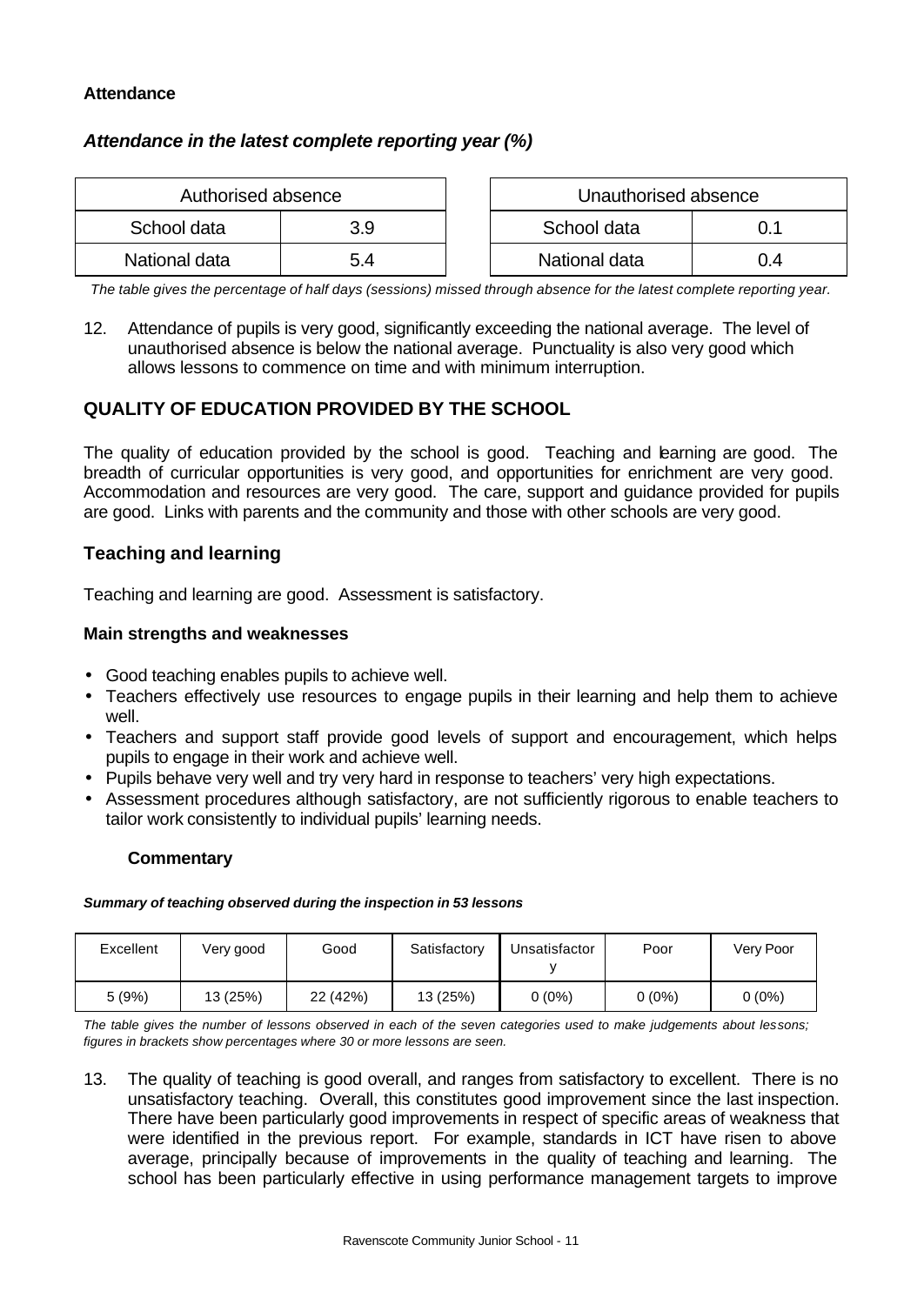teaching in this subject. The quality of the Individual Education Plans for pupils with SEN has also improved, and these are now very good.

- 14. Lessons are usually well planned and structured with common planning across each of the five classes in the year group. This ensures that pupils in parallel classes have similar experiences. Although this works well most of the time, there are occasions where teachers do not tailor their planning sufficiently well to meet the particular learning needs of pupils in their classes. This sometimes leads to individuals and groups of pupils being provided with work that is either too hard or too easy, and as a result they do not achieve as well as they could. Learning intentions are shared at the beginning of lessons so there is a good understanding of what will be learned in ways that make sense to pupils.
- 15. Teachers demonstrate at least good knowledge of the subjects they teach, which is exemplified by their clear explanations that enable pupils to make connections with their previous learning and to achieve well. All of the excellent lessons were taught by subject specialists who demonstrated very good knowledge of the subjects they teach, and successfully shared their enthusiasm for the subject with the pupils. In an excellent English lesson in Year 6, for example, the subject manager's wholehearted reading of T.S Eliot's poem, 'Macavity', brought to life the 'mystery cat' and enthralled the pupils with her characterisation. The very high expectations and technical expertise of the music subject leader enabled pupils in a Year 5 class to make excellent progress in their learning.
- 16. Teachers present lessons in a variety of ways which capture pupils' interest, and encourage them to be involved in their learning. A particularly good example of this is the way in which many teachers use interactive whiteboards to illustrate teaching points, engage and maintain pupils' interest and assess their understanding. Lessons usually provide a very good atmosphere for learning. Pupils have the confidence to try things out, attempting an ambitious answer or putting forward an opinion, secure in the knowledge that the reactions of both teacher and fellow pupils will be sensitive and supportive. Teachers throughout the school set very high expectations of pupils and the effectiveness of their work can be clearly seen in the very good standards of behaviour and the very positive attitudes of pupils in the school. Most lessons move at a good pace that maintains pupils' interest, but occasionally there is a dip in pace and challenge, particularly during the individual and group activities. On these occasions, although pupils behave well, their enthusiasm wanes and they do not make the progress they should.
- 17. Other weaknesses in teaching often relate to individual lessons, and are not necessarily to be found in all classes. These relate to minor weaknesses in questioning, missed opportunities for pupils to revise their work and evaluate their progress at the end of the lesson, and insufficient attention given to the teaching of subject specific skills, for example in art and design.
- 18. The teaching and learning of pupils with SEN in class are good. When withdrawn for small group work to match their discerned needs teaching is very good and sometimes it is excellent. Overall, they receive good levels of support from their teachers, aided well by support assistants. Assessment of these pupils is good. There are very good systems in place for their recognition, including very good targets in their Individual Education Plans. However, support assistants and teachers insufficiently record the progress of pupils as it happens to inform further teaching and reviews.
- 19. Assessment is satisfactory, but there is capacity for improvement. The school uses a range of tests in English and mathematics and end of unit assessments in other subjects to check pupils' progress as they move through the school. There have been particularly good developments in ICT for pupils to evaluate their own progress. However, assessment practice lacks rigour and consistency, and assessment information is not always used effectively to inform teachers' planning.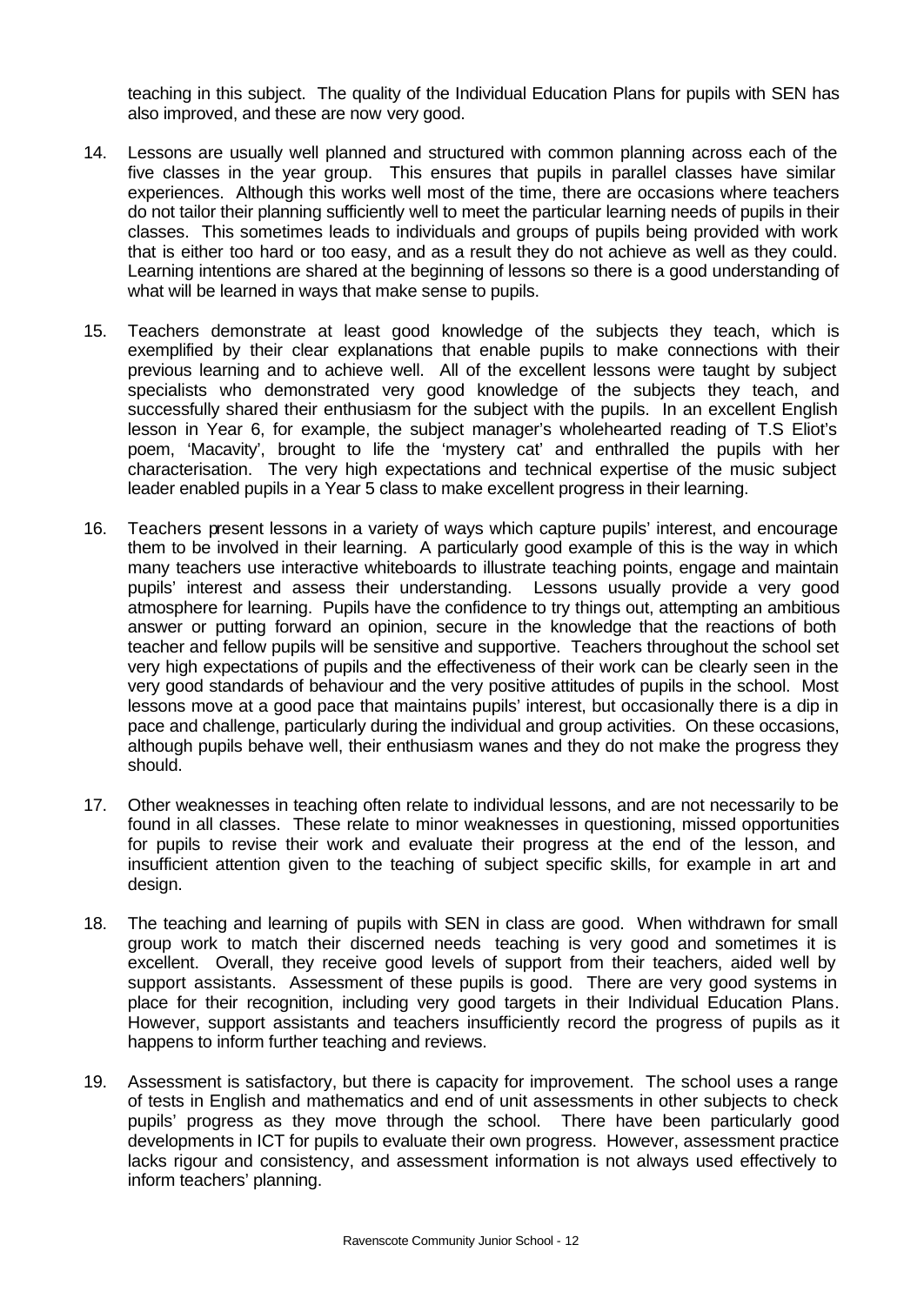20. The quality of teachers' marking of pupils' work is variable. In the best cases, teachers provide pupils with a clear view of the quality of their work, and where they need to improve. There are a few examples where work is not marked and in others where there is a cursory tick. Although pupils have been set targets for improvement, teachers make infrequent references to these in their marking. As a result there are missed opportunities to set high expectations and involve pupils in their own learning.

## **The curriculum**

The overall breadth of curricular opportunities is very good and provision meets statutory requirements. A wide range of educational visits, extra-curricular activities and visits from members of the community provides very good enrichment of pupils' learning. Accommodation and resources are very good.

### **Main strengths and weaknesses**

- Support for learning outside the school day is excellent.
- The promotion of pupils' participation in arts, sports and other activities is very good.
- The school ensures equality of access and opportunity for all pupils.
- Provision for personal, social, health education and citizenship is very good.
- The very good range of resources supports and enriches pupils' learning.

- 21. The broad curriculum, including religious education meets statutory requirements and provides a rich learning experience that prepares pupils very well for the next stage of their education. Learning opportunities are further enhanced through the provision of French and German as additional subjects, and peripatetic music tuition is provided in stringed, woodwind, keyboard, percussion and brass instruments. The school has benefited from sports training provided by Chelsea Football Club and local community clubs in judo and tennis. A very good range of extra-curricular activities, visits and links with members of the community provides very good enrichment of the curriculum and are well attended.
- 22. Pupils participate in inter-school netball and football, cross country, mini rugby and track events, adding to the school's success in promoting participation in extra-curricular activities. In the arts the school enriches pupil experiences through visits from theatre groups and music workshops. The school ensures that all pupils whatever their social or ethnic background, gender or ability have equal access to all learning opportunities available. The school is fully inclusive. One of the strengths within this is the very good provision for pupils with special educational needs. The curriculum provision for these pupils is very good. They receive very good levels of support when withdrawn for specialist help for literacy and numeracy. When support staff is allocated to them in class they also receive very good levels of support. This helps them to complete the tasks they have in the same way as their fellow pupils. They have a full entitlement to the schools curriculum. Targets in their Individual Education Plans have been considerably improved since the last inspection. They are now very well matched to the specific needs of pupils and to the period of review.
- 23. The school uses members of the community very well to extend pupils' learning of their responsibilities linked to real life situations as future citizens. Other agencies such as the Life Education Centre and Police Youth Liaison Officer provide good personal and social education including sex and relationships guidance and awareness of drug and alcohol misuse. The school teaches aspects of personal and social development as discreet topics using a commercial scheme, but successfully integrates positive links with the Probation Service, Police and Fire and Rescue Service. Pupils are encouraged to make decisions and suggest solutions to current problems which affect their community.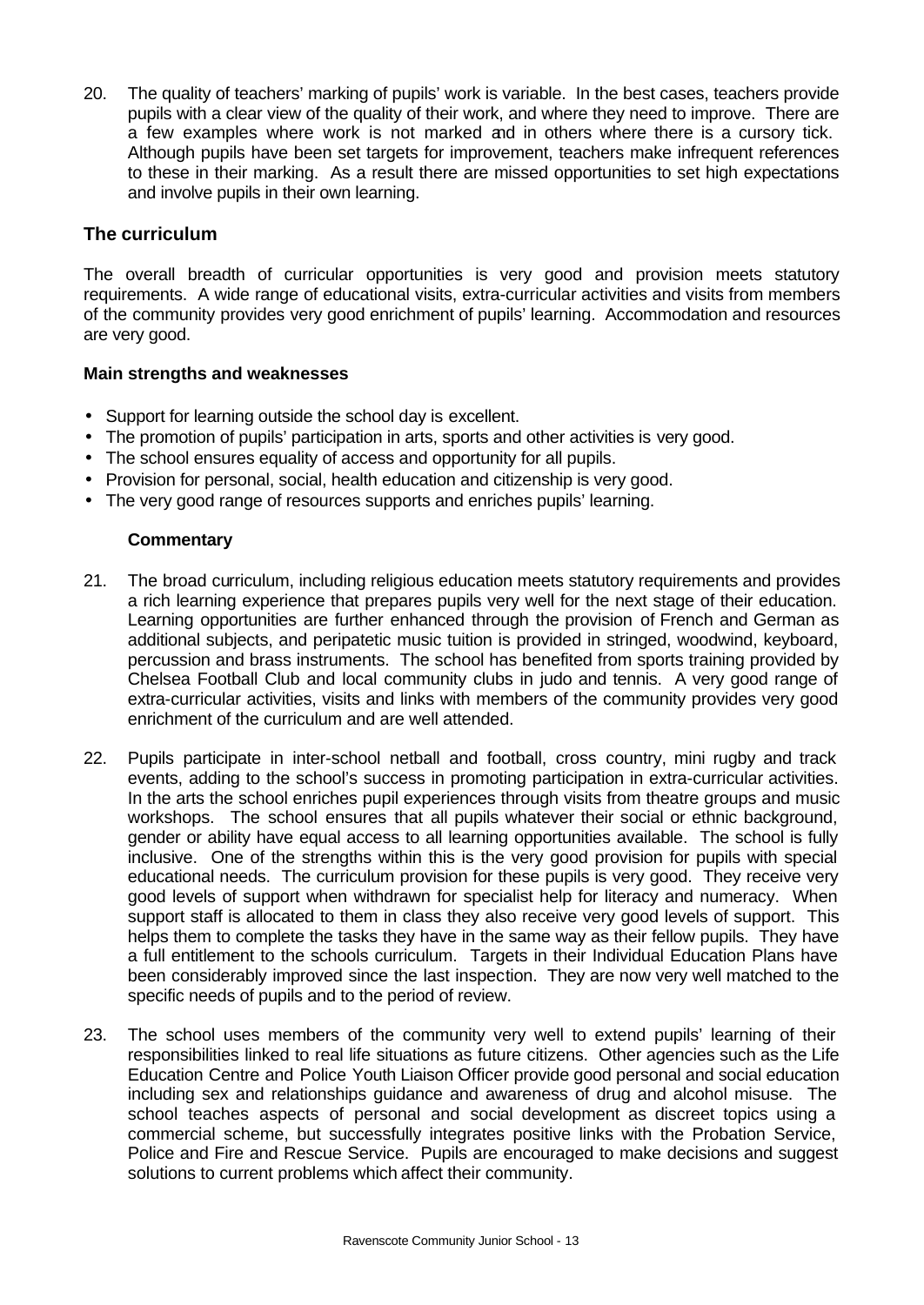24. There is a very good range of high quality resources to meet the needs of the curriculum. The provision of computers in the ICT suite and around school is particularly good, and both staff and pupils have become proficient in their use of interactive whiteboards in some

classrooms. Accommodation is good but there is limited space in some classrooms to extend and develop practical activities. The school benefits from spacious grounds which provide an exciting additional resource for learning.

### **Care, guidance and support**

The school provides a very safe and secure environment in which pupils can thrive. Support, advice and guidance available to pupils are good. The involvement of pupils in the life of the school is good.

#### **Main strengths and weaknesses**

- Pupils learn in an effective, very caring and supportive environment, which promotes meaningful relationships with adults.
- The very good induction arrangements enable children to settle into school very quickly.
- Adults working in the school are very good role models and make a significant contribution to pupils' personal development.
- Health, safety and child protection procedures are all very good.

- 25. Health and safety procedures, including those related to child protection, are very good and fully meet the needs of the school. The health and safety policy is clear and comprehensive providing valuable information concerning the allocation of specific responsibilities. Risk assessments are thorough, fully documented and effectively implemented. A particular governor has delegated responsibility for health and safety and he, in the company of the deputy head teacher, conducts a site-wide safety audit once per term. A report is submitted to the resources committee, which sanctions any improvements needed. Welfare arrangements are of a very high quality and fully meet pupils' needs.
- 26. The care, guidance and support afforded pupils are good, and are firmly founded on the very good relationships which exist between them and their teachers. As a result of their close personal knowledge of individual pupils they are able to provide effective pastoral support. However, the quality of this care and guidance is somewhat impeded by the lack of rigorous and systematic monitoring and assessment of pupils' progress. The special educational needs co-ordinator (SENCO) makes good contact with infant and secondary schools and the available supportive agencies to determine pupils' needs and attainment.
- 27. Induction arrangements for new pupils are very good, both for those entering the school at the beginning of Year 3 and those entering at a later stage. Very good liaison has been established with the 11 feeder schools, which has resulted in:
	- structured pupil visits during the term prior to entry,
	- systematic transfer of pupil information for the benefit of Year 3 teachers, and
	- the appointment of a designated teacher whose role it is to visit feeder schools and coordinate transfer arrangements.
- 28. Procedures for seeking and acting upon the views of pupils are good. The school council provides an effective channel of communication and its members are rigorous in feeding back information to their particular class and reporting back to the council the views of their classmates. A recent and successful example of pupil initiative, operating through the school council, has been the introduction of the "hire hut" where pupils themselves control the issue and return of playground equipment. More informal consultation is carried out by class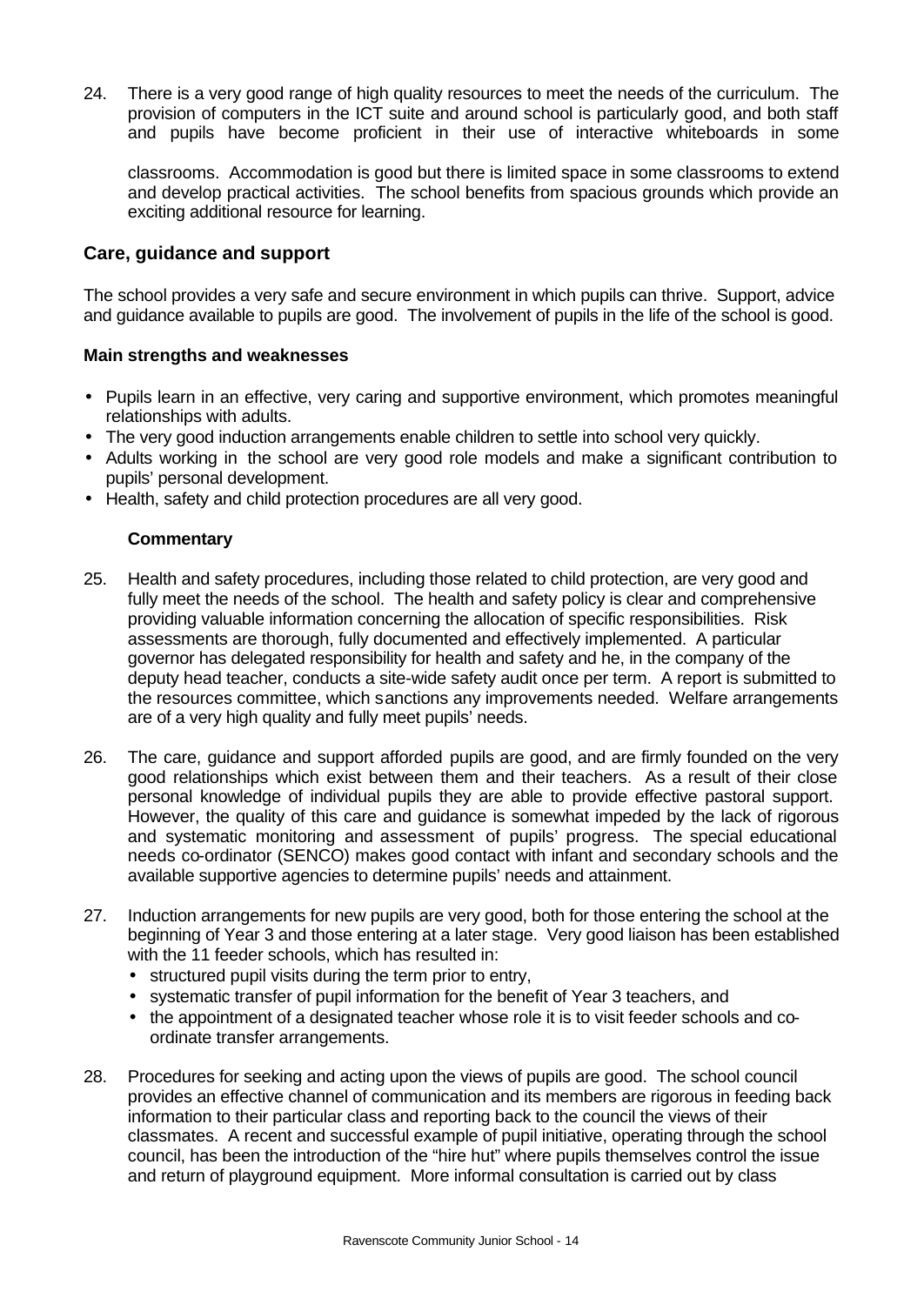teachers who seek pupils' views on such matters as rules and procedures within their own particular classroom.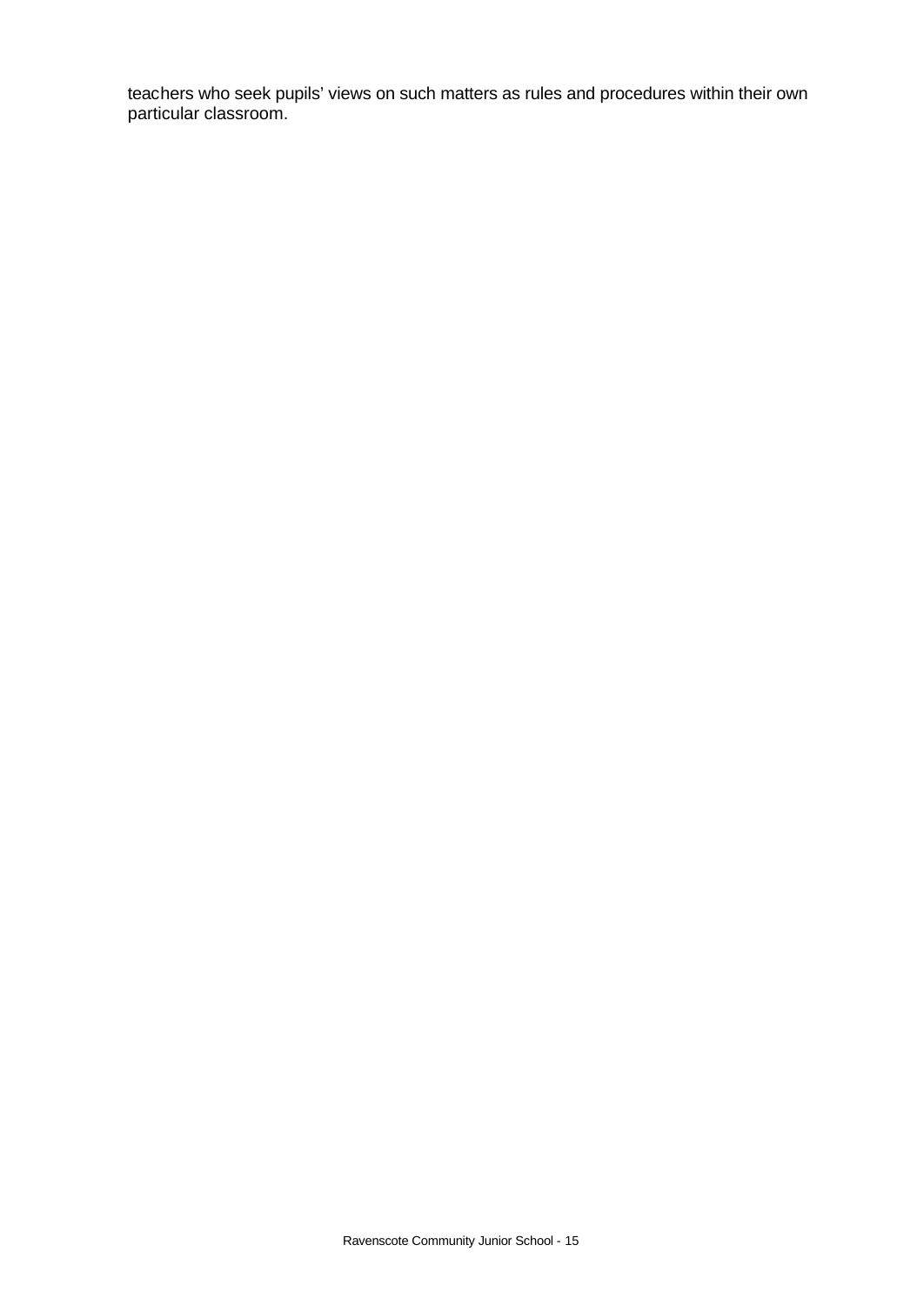## **Partnership with parents, other schools and the community**

Very good partnerships have been established with parents, the local community and with local schools.

#### **Main strengths and weaknesses**

- Very strong links exist with parents based on very effective communications and active parental involvement in the life of the school.
- Links with the local community are very good and significantly enhance pupils' learning.
- Very effective liaison with a wide range of local schools enhances the curriculum and contributes to pupils' achievements.

- 29. Parents hold the school in very high regard. They consider it to be well led and managed, teaching to be good and children to learn within a very safe and secure environment. Their views are confirmed by inspection evidence.
- 30. Communication with parents is now very good and has improved considerably since the last inspection. Details of school events are provided through regular newsletters which are both lively and informative. The school prospectus meets statutory requirements and is extremely detailed but could be more attractively presented by the inclusion of photographs and a greater degree of colour. The governors' annual report to parents provides a very clear summary of achievements and events during the previous academic year. Parents receive an annual written report which summarises their children's academic progress and personal development. The reports include personal targets but some of these are somewhat vague and difficult to measure. Written communication is effectively supported by parent evenings which are held termly, and through informal day-to-day discussion which takes place either before or after school. Through an excellent range of letters sent by the SENCO and further face-to-face contact with parents with her and class teachers, parents are very well informed on the needs of their children with special educational needs. For example, letters sent home give parents very good suggestions of how they might assist their child's learning.
- 31. Parental involvement in the life of the school is very good. Many parents help in the class as was seen in an art and design lesson in Year 3 where three mothers plus a grandmother were very effective in supporting group project activity. Parents are also very effective in providing assistance with external visits and school clubs. The school very effectively encourages parents to assist their children's learning at home and to assist them achieve this makes available curriculum plans, manually and via the web-site, plus a wide range of leaflets explaining how various subjects can be best supported at home. Considerable financial help is provided by the parent teacher association (PTA) which also provided a focus for social interaction between parents and teachers. Parents are effectively consulted through the use of an annual questionnaire, discussion at PTA meetings and through informal contact. Parental views are taken fully into account by the head teacher and governors. Very few complaints or concerns are raised by parents but very good procedures have been established which allow for problems to be raised and resolved.
- 32. Links with the local community are very good and significantly enhance pupils' learning. A close partnership has been established with a local manufacturing company involving a jointly shared firework display which not only provides much pleasure but also considerable income. Links have also been forged with Chelsea Football Club, the Guildford Flames Ice Hockey Club and various public service organisations including the police and fire services. Pupils are very involved in their local community and regularly sing to senior citizens, a local hospital and a local arthritis group. A strong relationship has been established with the local parish church whose vicar is a regular visitor to the school.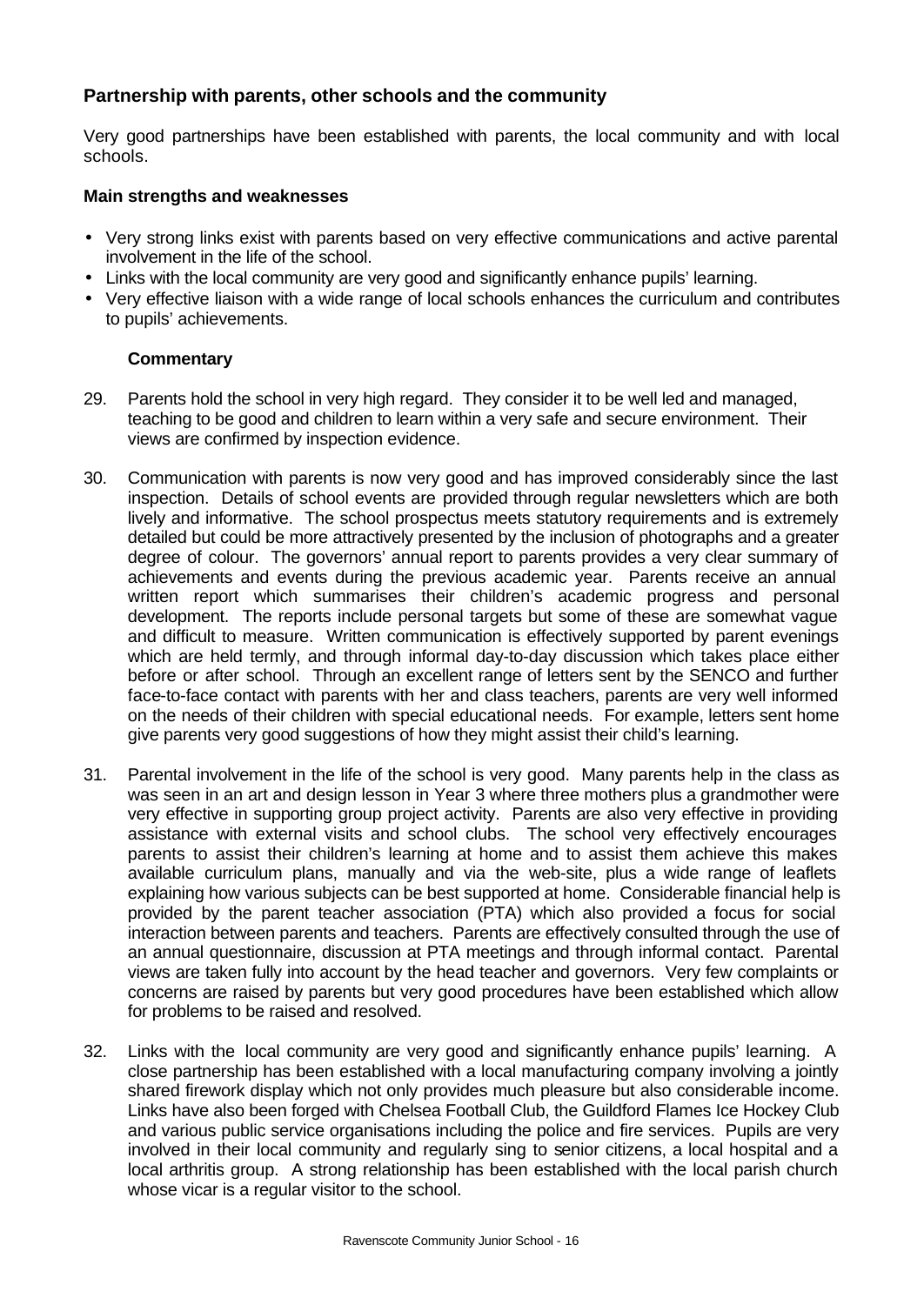33. Links with local schools are very strong and are highly effective in smoothing the transition into and from the school. A very strong partnership has been established with the local Tomslincote Secondary and Sixth Form College which provides assistance in the teaching of modern languages and with Collingwood College in science and ICT. The establishment of subject based transition units creates a very effective curriculum link between the schools. Very close collaboration also exists with the Kings International School resulting in the formation of a joint Young Enterprise Scheme.

## **LEADERSHIP AND MANAGEMENT**

Leadership and management are very good. The head teacher's very effective leadership provides drive and direction. Competent management is very effectual in ensuring that his vision is carried through, creating a successful and improving school. Governors provide a good level of support.

### **Main strengths and weaknesses**

- Very effective leadership has shaped confident and flourishing teams across the school with common attitudes, values and beliefs.
- Curriculum leaders are often excellent role models for other staff and pupils.
- The performance management policy is implemented very well, and is integral to the school development system.
- The school takes a healthy and robust approach to financial management and all pupils benefit from the wisely targeted spending.
- The management and monitoring of performance data need to be tightened so that there is a better grasp of the rate at which pupils progress whilst in the school.
- Governors carry out their statutory duties well but should challenge the school more closely in relation to pupils' learning and achievement.

- 34. The school has made very good improvements since the last inspection through the determination, hard work and vision of the head teacher, ably supported by an effective deputy and senior management team. Together they have inspired and generated high levels of commitment and loyalty from all members of staff and respect from parents and the community. Every possible care is taken to ensure that this is an inclusive school, where there are high aspirations for pupils to receive their full entitlement to a quality education. Everyone is treated with respect and consideration at all times. All who work in the school are committed to these ideals and this has had a very positive effect on raising standards since the last report was published.
- 35. In Ravenscote, aspects of very good leadership are embedded throughout the school and not vested solely in the most senior staff. This is because there is a very strong culture of building leadership capacity from within the school and a number of successful internal promotions have been made in this way. The head teacher believes in delegated leadership, empowering and encouraging others to become leaders at different levels. This philosophy permeates the school with senior managers, team leaders and subject leaders taking on greater responsibility as post-holders. Overall, the quality of subject management is very good. One prime illustration of the positive influence of this is that a number of subject leaders exemplify the most effective teaching across the school and therefore lead by example. These high quality role models also provide support, appropriate resources and training for staff. This, in turn, contributes to improved teaching and, ultimately, higher standards in subjects such as English, ICT and RE.
- 36. Strategic planning aimed at reaching the school's ambitions is very good. The head teacher has consulted widely on the issues facing the school and takes account of the views of parents and pupils in shaping the priorities for development. The main strategic themes are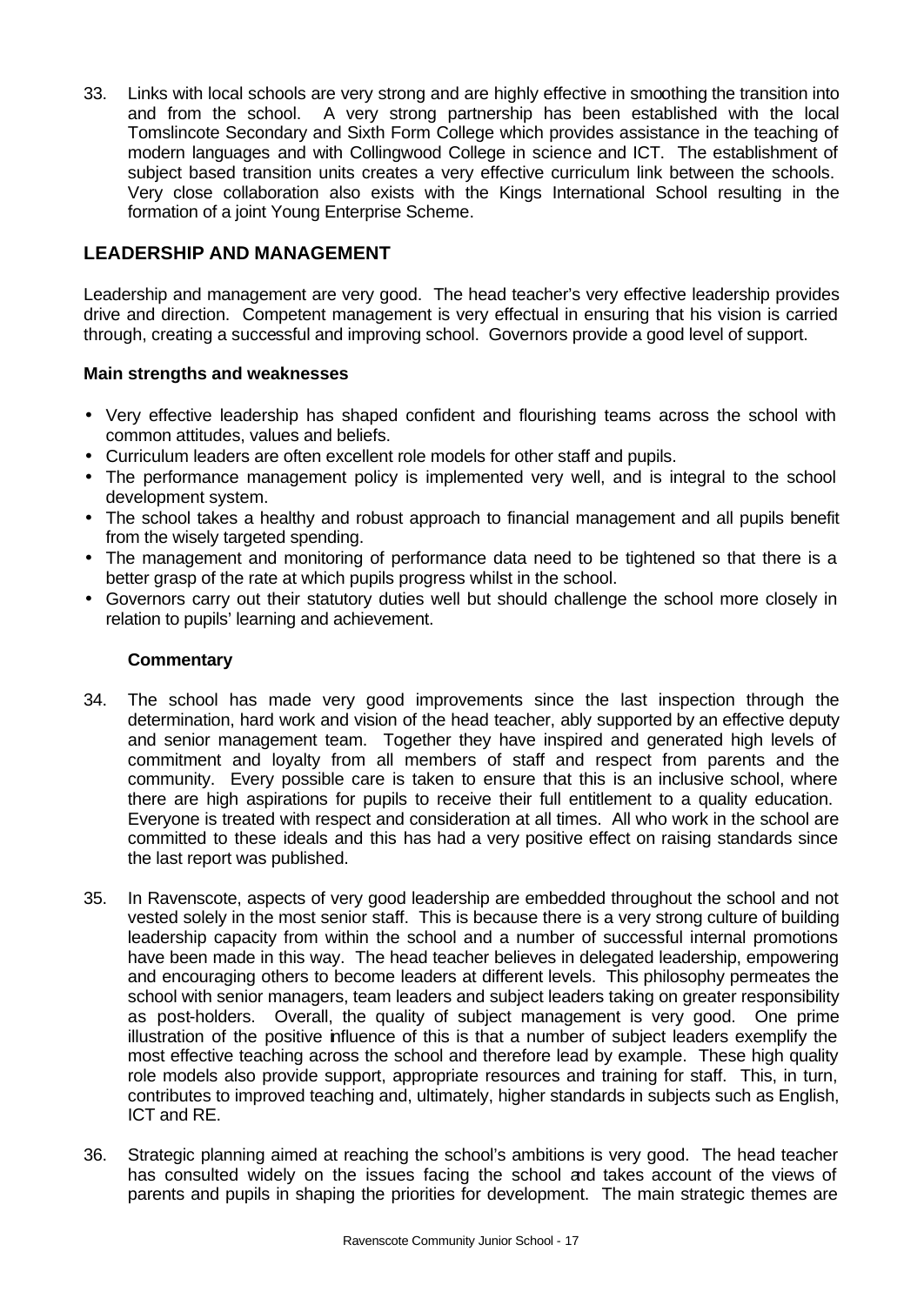illustrated in the school development plan. This coherent and well thought-out document converts strategic decision into action with distinct lines of accountability and time frames for completion over the year.

- 37. Ravenscote is very effectively managed. The school day runs smoothly because it is organised efficiently. The deputy head teacher addresses the day-to-day routines very successfully with the help of the efficient and helpful office staff. One effect of this is that pupils move around the school with purposeful intent and no time is wasted as was noted in the previous report. Management roles of the team leaders are also well-defined ensuring unambiguous lines of communication and a regular programme of focused meetings in this large school. There is a clear sense of purpose across all the year groups and a positive receptiveness and response to change. As a consequence of this efficient delegation there is a tangible, shared belief that the school's success and high aspirations are a matter of concern for everyone no matter in which year group they teach. This sense of ownership and responsibility is very much a result of the tone set by the head teacher.
- 38. The management and leadership for pupils with special educational needs are very good. Governors make good contacts with the school and have just recently named a person to be responsible for special educational needs after a period of time where no named person was nominated. This person has a relevant role description. The last annual governors' report in 2003 does not give sufficient detail to parents on the implementation of the policy for special educational needs and a clear enough statement regarding access for the disabled and the governors attempts to improve access. There is no toilet in the school suitable for disabled pupils and there are areas of the school that are not at present accessible for these pupils. There is a very good inclusion of pupils with special educational needs in the day-to-day life of the school.
- 39. The leadership and management of the provision for the small number of pupils in the school with English as an additional language are good. The school is an inclusive community and works hard to alleviate any barriers to learning such as limited language skills. Pupils with English as an additional language are included effectively in all aspects of school life and their needs are very well taken into account as part and parcel of whole school development. Pupils are well integrated and the school's tracking of their achievements indicates that they make very good progress during their time in Ravenscote.
- 40. The school has developed and implemented some useful systems for evaluating its performance but there are currently only loose ties between the performance targets set and the assessment of pupils' progress over time. Teachers' assessment practice lacks consistency and there is no systematic attempt to share what works, what doesn't and to look for patterns or trends over time. The ad hoc approach to evaluating achievement and learning does not contribute fully to raising standards and is therefore a missed opportunity. The head teacher has identified this as an area for improvement but has not yet determined how this will happen.
- 41. Conversely, the implementation and effect of performance management are excellent because they are taken very seriously and viewed as part of managing and improving the performance of the school. This aspect has been strengthened since the last inspection. Outcomes from the effective, well-established monitoring of teaching are used – both as a lever and a catalyst – as an influential management tool. Subsequently, this information is used to help set the priorities in the school development plan and the continuing professional development programme. In fact, the recent focused professional development opportunities enabled all staff to gain greater confidence in teaching the skills of ICT and of using it as a tool to support other subjects. On an individual level, performance management has helped a high number of teachers to meet the threshold standards. The management, induction, organisation and support for teachers new to the school are very good. The deputy head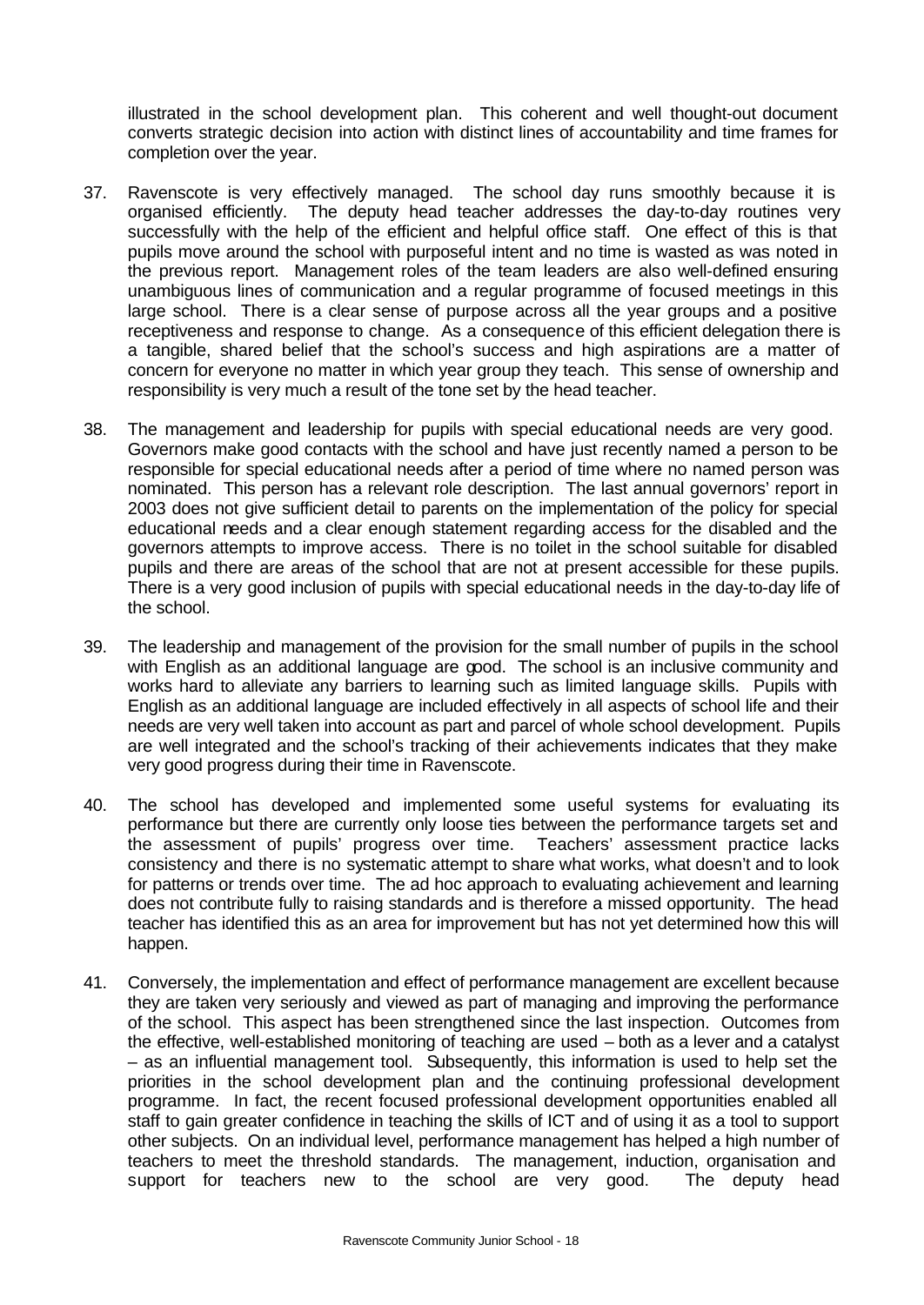teacher works very well to give support and guidance to newly appointed or temporary staff that work in the school. All these aspects have a positive influence on the school's provision for its staff.

- 42. The governors are at an early stage of transition. Following a recent review, the governing body was effectively reconstituted and its way of working rationalised to improve its corporate role. The reduced numbers of governors are informed, interested and involved. Governors follow a rolling programme of visits to classes to find out for themselves how things are going. They are enthusiastic and articulate in their support for the school and have a good understanding of its many strengths, and of the areas for development outlined in the school development plan.However, there is an over-reliance on the head teacher to provide information about the effectiveness of the school. Challenge, therefore, should be greater particularly in regard to questioning the school about the value that teaching adds in terms of pupils' attainment year-on-year.
- 43. The approaches to financial management are excellent and help the school achieve its educational priorities. This is highly successful because the head teacher works closely with governors to make sure that spending decisions have a direct influence upon raising standards. The funding spent on improving the provision for ICT is a good example of this. Also, the very generous donations from the PTA are targeted towards areas of greatest need. The library refurbishment in 1998 is a very good case in point. More recently, funding for books has been provided with £1000 allocated to each year group.
- 44. The day-to-day administration of the budget is excellently managed by the experienced and meticulous administrative officer whose eagle eye ensures that resources are controlled effectively. The recent school audit found no areas for major improvement. In summary, the school makes sure that money is spent wisely by researching how to spend it and choosing the goods and services that represent the best value for the school. These principles are applied efficiently to the purchase of equipment and consumable resources, and to the appointment and deployment of staff. A large proportion of the balance of funds being carried forward to the next financial year has been earmarked for the continual improvement of the school's ICT equipment.

#### **Financial information**

## *Financial information for the year April 2003 to March 2004*

| Income and expenditure $(E)$ |           |  | Balances (£)                           |
|------------------------------|-----------|--|----------------------------------------|
| Total income                 | 1,394,950 |  | Balance from previous year             |
| Total expenditure            | 1,352,195 |  | Balance carried forward to the<br>next |
| Expenditure per pupil        | 2,296     |  |                                        |

| Income and expenditure $(E)$ |           | Balances (£)                           |        |
|------------------------------|-----------|----------------------------------------|--------|
| Total income                 | 1,394,950 | Balance from previous year             | 43,533 |
| tal expenditure              | 1,352,195 | Balance carried forward to the<br>next | 86,288 |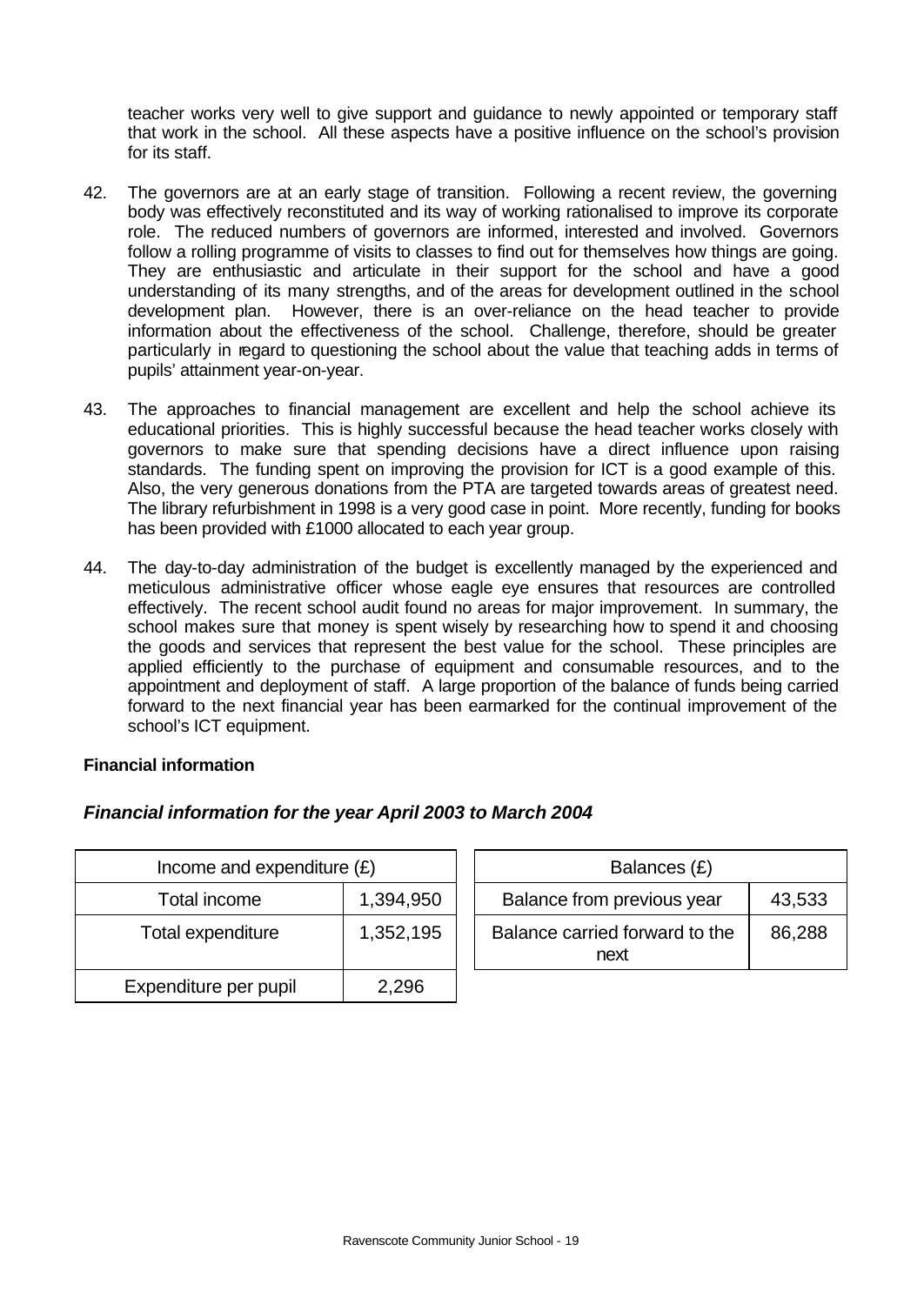# **PART C: THE QUALITY OF EDUCATION IN SUBJECTS**

## **SUBJECTS IN KEY STAGE 2**

## **ENGLISH**

Provision in English is **very good**.

### **Main strengths and weaknesses**

- Standards in the current Year 6 classes are well above average.
- Results in the national tests have improved year on year since the last inspection. The targets set for 2003 were exceeded.
- Pupils' achievement is very good in reading and good in speaking and listening and writing.
- Leadership and management are very good, taking an energetic lead in promoting the subject by modelling excellent teaching practice.
- Opportunities to use language and literacy across the curriculum are very good.
- Most pupils do work and learn well but have the capacity to improve still further. Better use could be made of assessment information to plan appropriately for learning through focused target setting.

- 45. In 2003, standards in national tests were well above the national average and well above average when compared to similar schools. Over the past five years test results in English have risen steadily, mirroring those seen nationally. Key features in the very good improvement made since the last inspection were the introduction of the National Literacy Strategy and the specific targeted support for more able pupils, identified as a major area for development in the last report. A positive effect of this intervention was the significant rise in the number of pupils achieving at higher levels in the national tests. In 2003, over half of the pupils reached this higher level with similar predictions for this year. Inspection findings are that the school is sustaining these very high standards in speaking and listening, writing and reading. The achievement of all pupils is good and very good in reading because teachers promote this aspect very well. Pupils enter the school with above average literacy skills and the school is working successfully to improve them.
- 46. Pupils are very effective communicators. This is an improvement on the finding of the last report, which judged the pupils to lack confidence when talking. Currently, when pupils are given the opportunity, they speak confidently and with relevance. They readily enter into discussion with visitors and enjoy the cut and thrust of a debate, for example in Year 5, about the morals of fox hunting. Their skills in speaking and listening have been strengthened through the strategy of paired discussion (response partners) and this technique is used in a number of classes to encourage good interaction.
- 47. Pupils enjoy reading because teachers promote a love of reading through their own enthusiasm and the quality of their reading to pupils. Pupils read with improving fluency and accuracy and they are competent readers of fiction, non-fiction and poetry. Pupils are ability grouped for guided reading so that even the lowest attaining pupils learn to read confidently with little hesitation and with a secure understanding of the main story line. Year 6 pupils develop critical appreciation of a range of books and are able to talk with discernment about different authors. Pupils are adept at finding the information they need from different sources and demonstrate very good skills in this aspect. Comments made in the reading records indicate good parental support for this element of English.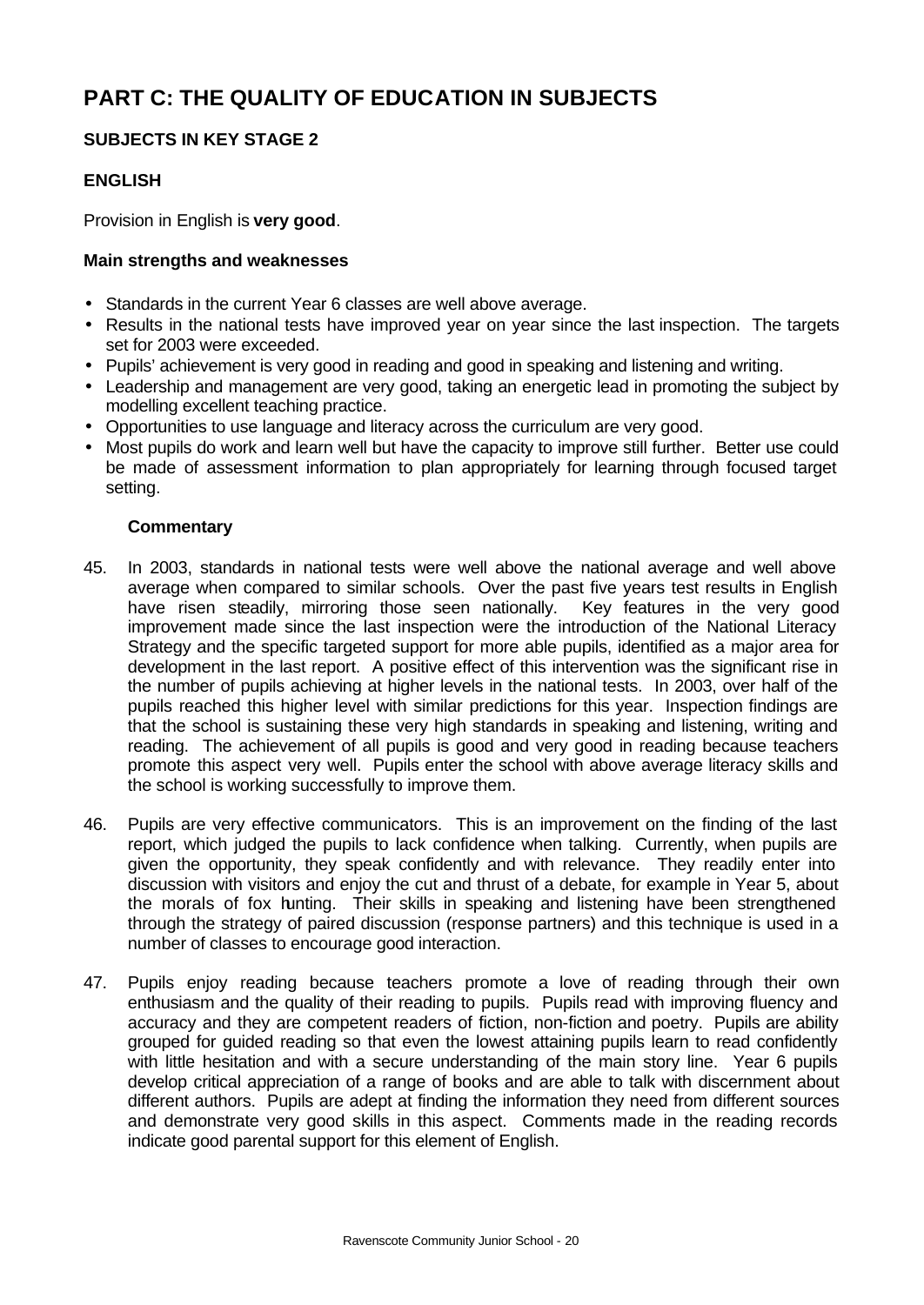- 48. The development of writing skills is a focus for the school this year and standards are improving because of this. Also, of the five discrete literacy lessons a week, three are targeted at writing. As indicated earlier, standards are very good although this judgement generally reflects the finished work seen in the scrutiny of books rather than that observed in lessons. During the inspection much of the written work undertaken involved pupils using white boards and felt pens to draft quick responses or alternatively, using photocopied writing frames to make notes. Whilst these are important skills to be learned, these activities, by their very nature, resulted in the work of a lower quality than that represented in their books. Many pupils observed are not confident spellers and few applied appropriate spelling conventions to improve this. Nevertheless, pupils' books do provide many good examples of a wide range of writing for different purposes.
- 49. Teaching and learning are good. Much of the success in achieving high standards is due to the consistently good teaching of literacy. One lesson, taken by the subject manager, was judged to be excellent because in her enthusiastic reading of T.S Eliot's poem, 'Macavity', she brought to life the 'mystery cat' and enthralled the pupils with her characterisation. Other key features in teaching include:
	- Well planned and structured lessons with common planning across each of the five classes in the year group. This ensures that pupils in parallel classes have similar experiences.
	- Learning intentions are shared so there is a good understanding of what will be learned in ways that make sense to pupils. Teachers often build on what has gone on before.
	- Insistence on high standards of behaviour and mutual respect.
	- Adults value pupils' contributions and often succeed in capturing their interest and participation by asking probing questions. Pupils' responses are often thoughtful and considered.
	- Good use is made of time and resources and the teachers mark routinely the work of pupils, offering useful guidance for improvement in the comments made.
	- Well trained support teachers and assistants provide good support in lessons and slower learners benefit greatly from their involvement.
- 50. There is capacity for teachers to improve pupils' achievement still further. At times there is a dip in pace and challenge, particularly during the individual and group activities. Teachers need to be alert to the lack of demand in some of the work that is offered. Teachers are not always consistent in their approach to the checking and evaluating of pupils' progress in the key skills.
- 51. The subject is very well led and managed. The manager is knowledgeable and enthusiastic and her own teaching, as highlighted, provides a very good role model for her colleagues. Through monitoring teaching and analysing pupils' work she has a good understanding of the strengths and weaknesses in English although she recognises she doesn't have sufficient grasp of performance data to predict accurately results this year. Resources for the subject are good and the parent teacher association provides generously the funds to boost the selection of books available across the year groups.

#### **Language and literacy across the curriculum**

52. Very good use is made of literacy in a number of subjects of the curriculum and this has a most positive and significant impact on the development of pupils' speaking, listening, reading and writing skills. Pupils enhance writing techniques and accuracy through subjects such as science, religious education, geography and history, where various styles are used to present work, such as diary writing and others' personal accounts. Pupils' very good reading skills enable them to access information for independent research and projects. This aspect is best amplified by the example of the use of a multi-media presentation with speech bubbles and digital pictures to enhance a storyboard plot in Year 6.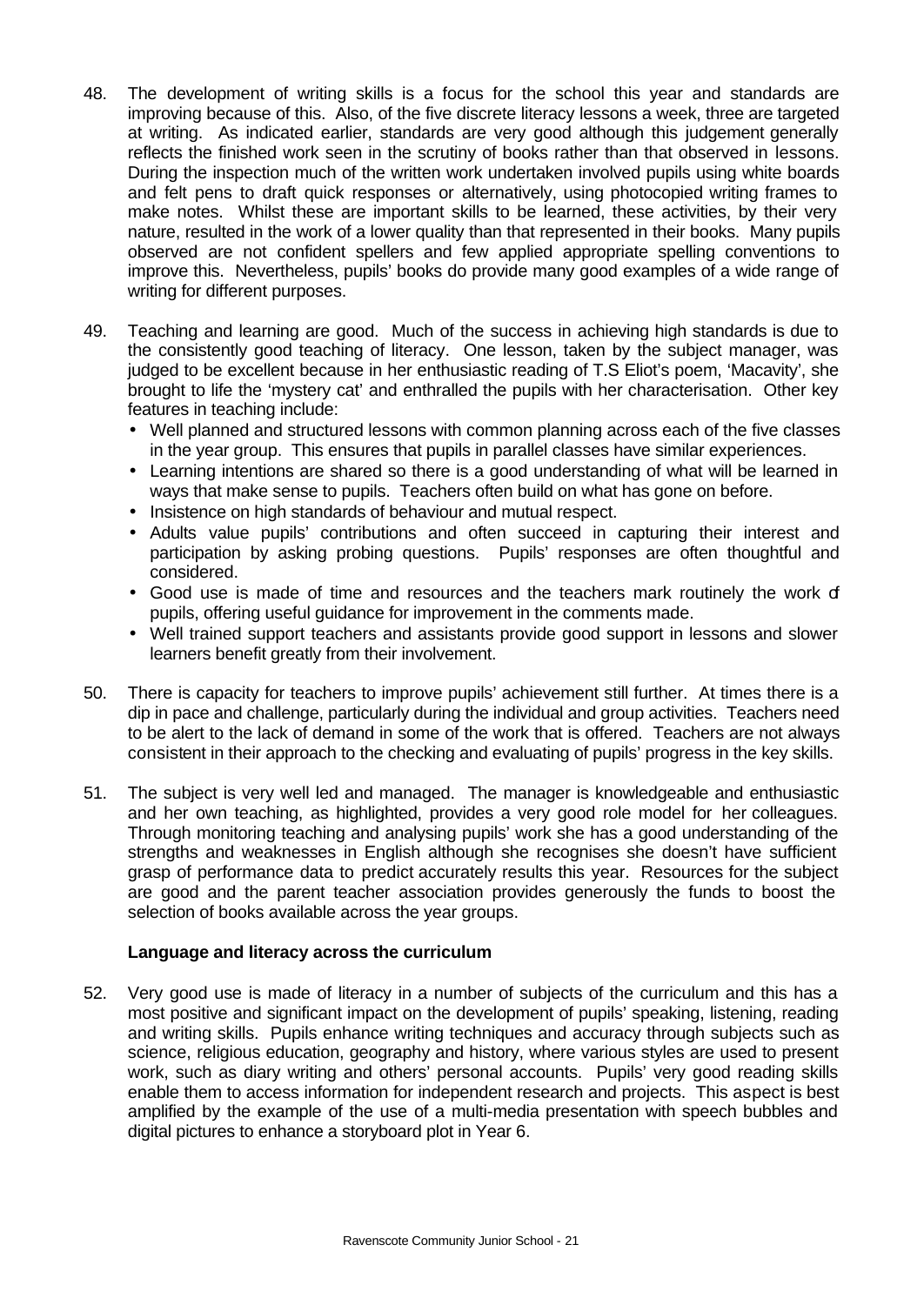## **MATHEMATICS**

Provision in mathematics is **very good**.

#### **Main strengths and weaknesses**

- Standards in the current Year 6 classes are well above average.
- Teachers demonstrate good knowledge and understanding of mathematics, and questioning is used effectively to support pupils' learning.
- Pupils are developing and using mental strategies well.
- Information technology is used well to support pupils' learning.
- Marking is uneven in quality throughout the school.
- Work is not always sufficiently tailored to meet individual pupils' learning needs.

- 53. Standards in Year 6 are currently well above the national average and this is an improvement since the last inspection. Pupils are achieving well in relation to their prior attainment.
- 54. Teaching and learning are good as teachers' knowledge and understanding enable them to ask rigorous questions which are well targeted at all abilities. They manage pupils well and all are on task and motivated during lessons. Pupils are encouraged to share their strategies and there was evidence during the inspection that they are successfully building on previous learning. In two very good lessons teachers used the pupils well to illustrate teaching points and this promotes their confidence and respect in the class. Learning objectives are shared with pupils and are often well focused on helping pupils to check their learning. There is a good emphasis on the importance of mathematical language and pupils use the appropriate terminology with confidence. Scrutiny of pupils' work shows that teachers have high expectations of their pupils and overall the presentation of work is of a high standard. Teachers use interactive whiteboards and computers with confidence, demonstrating concepts such as translation of shapes in Year 5 and reflection of shapes in Year 4. This resource clearly enhances the quality of teaching and learning in these classes.
- 55. Lessons are based on the National Strategy units of work and are structured with common planning across each of the five classes in the year group. This ensures that pupils in parallel classes have similar experiences. Although this works well most of the time, during the inspection there was evidence that some pupils found difficulty with understanding the concept being taught and so their levels of achievement were reduced. In contrast to this, the subject leader taught an excellent lesson, which was very carefully tailored to the individual learning needs of pupils. She included all groups of pupils through skilful questioning, and provided pupils with opportunities to share their learning strategies, which effectively assessed their understanding and promoted their self-esteem.
- 56. Assessment is satisfactory and the subject manager is fully aware of the need to add rigour to the present system to ensure that individuals' achievement is checked to inform future targets and lesson plans. Marking of pupils' work is of variable quality. Most teachers are marking to provide encouragement and praise but there is little evidence of evaluative comments that ensure that pupils know how to improve their work.
- 57. Leadership and management of the subject are very good. The subject manager is knowledgeable and fully aware of the standards of work throughout the school using regular monitoring of teaching, pupils work, planning and discussions with pupils. She has already identified using and applying mathematics as an area for further development in the school.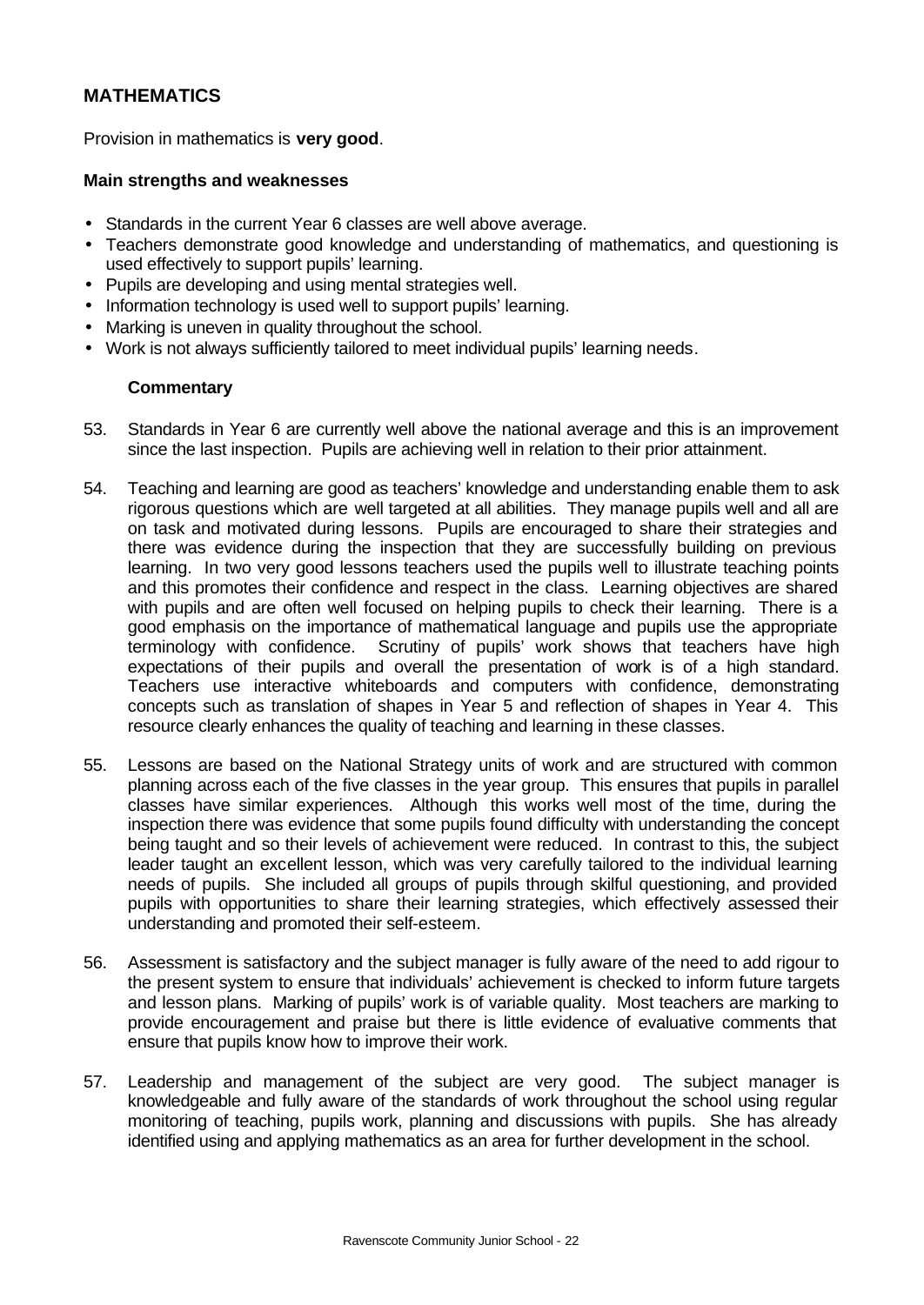#### **Mathematics across the curriculum**

58. Good use is made of mathematics in a number of subjects of the curriculum. Pupils apply their mathematical skills in geography when they calculate the width, depth and velocity of a river or interpret local maps using coordinates. Pupils often use computers to collect, sort, and organise data, and produce block and line graphs, and pie charts.

#### **SCIENCE**

Provision in science is **good.**

#### **Main strengths and weaknesses**

- Standards in the current Year 6 classes are above average.
- Pupils achieve well as a result of overall good and sometimes very good teaching.
- There is a good emphasis on developing all aspects of science, including practical and investigative work.
- In some classes achievement is very good and standards are well above average.
- There are sometimes insufficient opportunities for pupils' collaborative and independent learning.
- Many pupils are unsure what to do next to further develop their standards and achievements.

- 59. Standards in science by the end of Year 6 are above average. In 2003 national tests standards were well above average. Standards are not as high in Year 6 as they were at the last inspection when they were well above average. The trend over time has been for standards to be well above average. A reason for the fall back this year in Year 6 is that pupils do not always know what to do to improve. They are insufficiently set individual targets saying what they should do next to improve their standards. Lessons seen and samples of work in Years 4 and 5, where many pupils are clearer regarding what they should do to improve, indicate they are achieving well above average standards. Overall the school does well for its pupils, with all groups making good progress and achieving well.
- 60. Overall, the quality of teaching and learning is good. In lessons seen during the inspection teaching never fell below good and varied between good and very good. Teachers' subject knowledge is secure, and planning shows a clear focus, pupils learn well, showing high levels of interest and enthusiasm for the subject and concentrate very well working hard at their tasks with good levels of understanding. Teachers provide a good range of opportunities for pupils to investigate and carry out experiments. Teachers make very good use of questioning to determine what their pupils know and evaluate work across class very well as the lesson progresses. However, a few lessons are too teacher-centred with the pupils not always given sufficient time and opportunities to plan their own investigations or to work collaboratively and independently. The marking of pupils' completed work is uneven across the school. Best practice, not often seen, informs the pupils what they need to do to improve and gives them a clear target to achieve to help them to improve their standard. Pupils do not always follow up what the teacher says what they need to do next.
- 61. Even though the standards by the end of Year 6 are not as high as at the time of the last inspection the quality of teaching has improved and pupils' attitudes and behaviour have improved. There is now a greater use of computer technology to support teaching and learning and to promote individual research. The use of assessment with a clear statement on what individual pupils need to do next with clear targets shared with the pupils to stretch their attainments further is still under-developed and more able pupils are not always taken as far as they could go.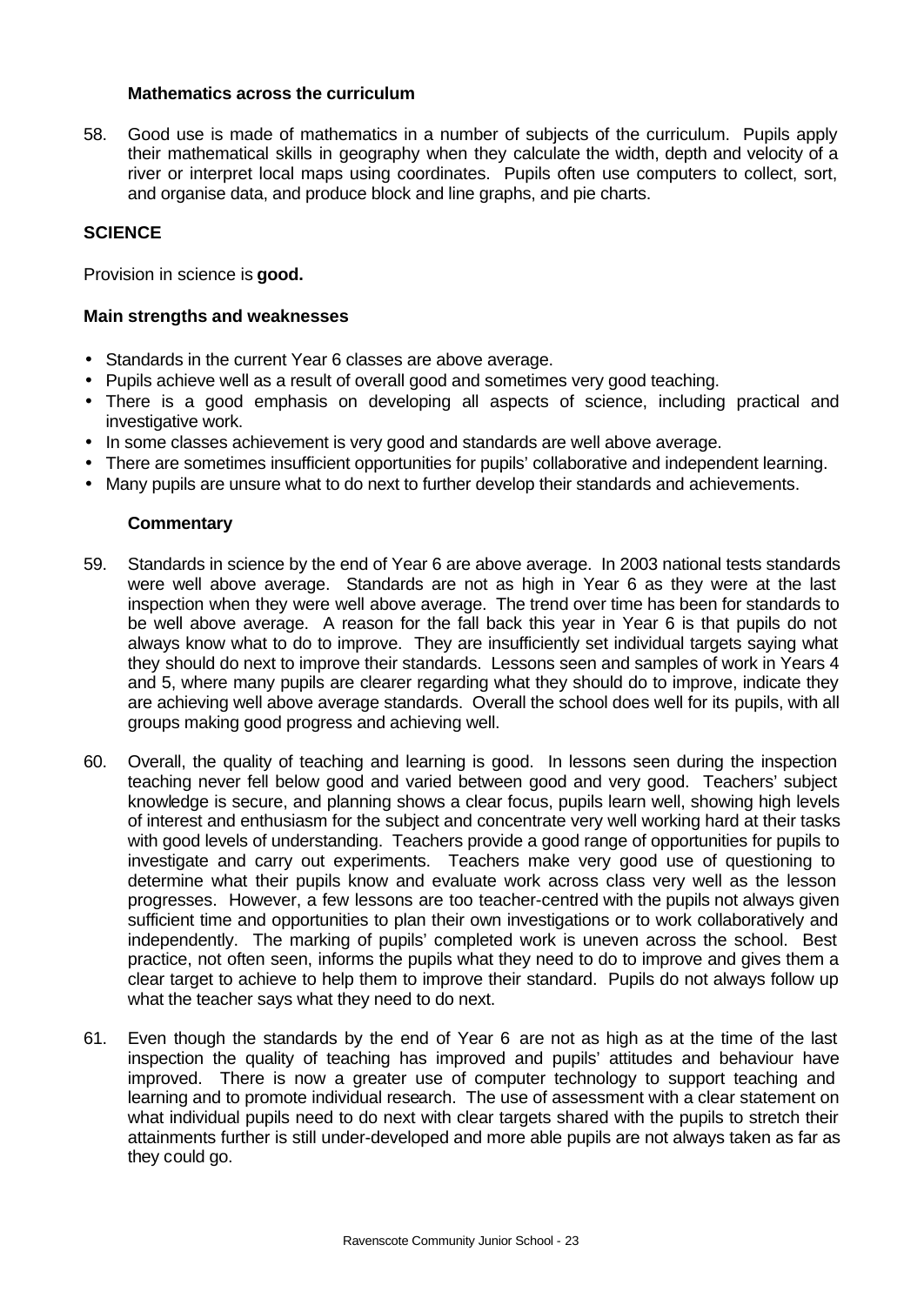62. There is a good development plan to take the subject forwards. The leadership and management of the subject are good. The very good contact with local secondary schools with a secondary teacher coming to work in the school and pupils visiting the school is impacting well on standards. The subject is well resourced and there are good curriculum links with English, mathematics, design and technology and geography.

## **INFORMATION AND COMMUNICATION TECHNOLOGY**

Provision in information and communication technology (ICT) is **good.**

#### **Main strengths and weaknesses**

- Standards have improved since the previous inspection and are now above average.
- Pupils are achieving well because of good teaching and effective support provided by teaching assistants and ICT technicians.
- All aspects of the ICT curriculum are well covered within the scheme of work.
- The subject is very well led and managed.
- The use of ICT across the curriculum has been developed well, but there is capacity for further improvements.

- 63. Standards in Year 6 are above average. These standards are higher than those recorded in the previous report, and are as a direct result of improvements in the quality of teaching and resources. The school has been particularly effective in using performance management targets to improve the quality of teaching in this subject.
- 64. Teaching and learning are good, and pupils achieve well. Teachers show secure subject knowledge and confidence when they make good use of the data projector and interactive whiteboard in the ICT suite to demonstrate procedures they want the pupils to follow. Teachers provide pupils with clear step-by-step instructions that enable them to make connections in their learning and to achieve well. This skill was illustrated particularly well in a lesson in a Year 5 class, where pupils developed their ability to use control language and write a simple procedure to control a set of traffic lights. Pupils achieved well in this lesson because they were well motivated, responding well to the teacher's high expectations, and were provided with particularly good levels of support by the class teacher and ICT technician.
- 65. In the best lessons teachers clearly identify the skills to be learned, and how these will come together to create, for example an animation. In a very good lesson in a Year 6 class for example, pupils confidently used digital cameras to record a series of photographs, which they then downloaded into a computer and subsequently imported the pictures into a multi-media package. Many pupils demonstrated a good understanding of the program, making their pictures bigger or smaller and adding speech bubbles to explain the series of movements that made up the animation. During the lesson pupils worked very effectively in pairs, demonstrating very good negotiating skills as they decided what animation they were to do, and what role each would play.
- 66. The subject is very well led and managed by an enthusiastic and influential teacher. She has been instrumental in bringing about many of the improvements in all aspects of provision in this subject. She checks teachers' planning, samples pupils' work and works closely with other teachers and support staff to develop their confidence and expertise with new programs. The ICT scheme is based on national guidance and the good lesson planning based on it encourages the systematic development of ICT skills as pupils move up the school. Skills are clearly planned and reinforced and there are particularly good opportunities for pupils to apply their skills to a given task. Assessment procedures are developing well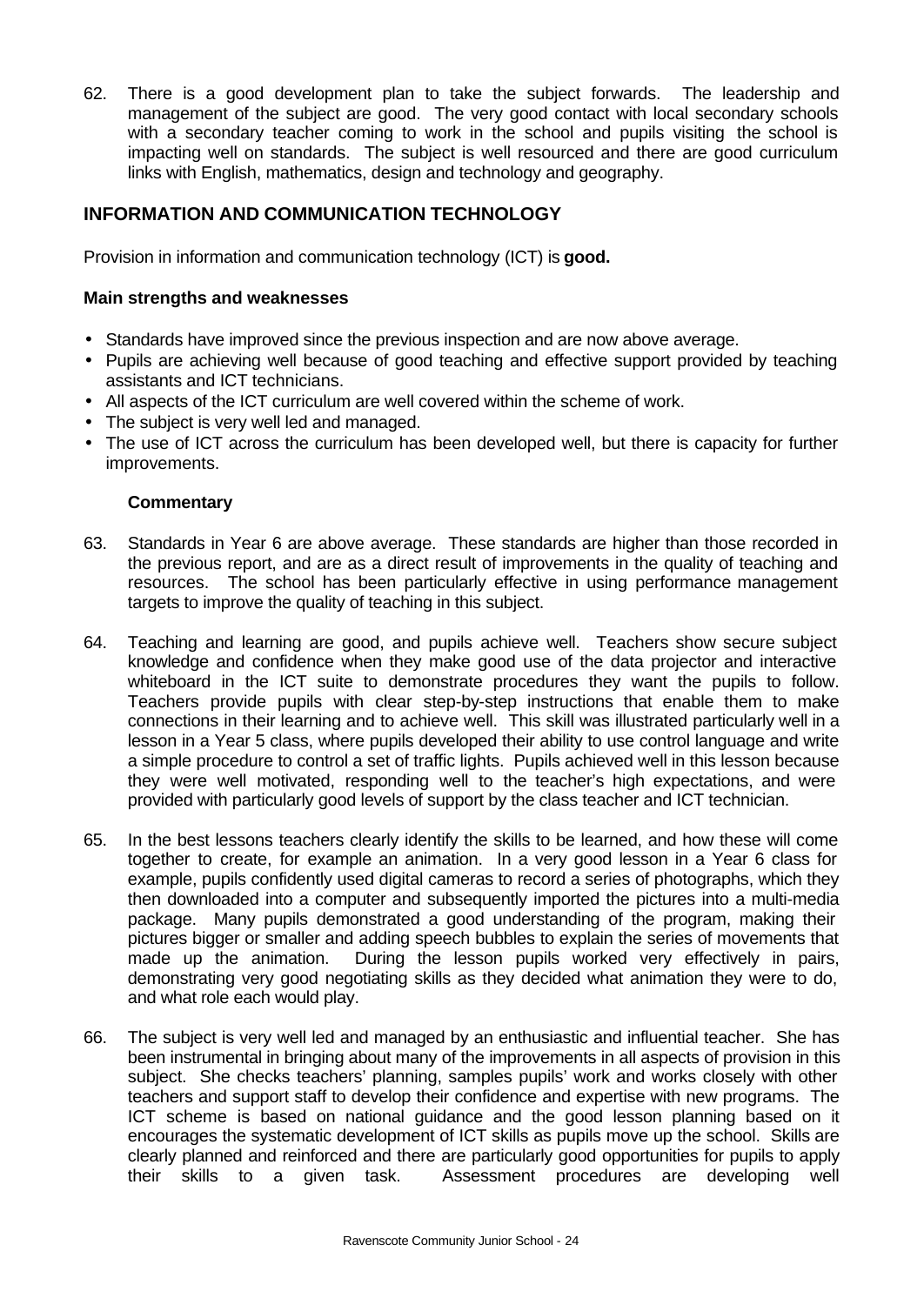with a specific focus on pupils evaluating what they know at the outset of a topic and then what they have learned by the end. Three ICT technicians not only ensure effective use of computers in the computer suite but also provide pupils with good levels of support in lessons.

#### **Information and communication technology across the curriculum**

67. There are good examples of ICT being used well in other areas of the curriculum. In literacy, pupils write stories, plan trips and combine text and graphics when designing an advertisement, for example. In mathematics, pupils use spreadsheets to create graphs and branching data bases to sort, for example types of food or 'minibeasts'. The school very effectively uses a computer program for pupils with special educational needs to practice basic skills in English and mathematics, and this provision contributes significantly to the progress they make. There is further capacity for subject leaders and teachers to plan more systematically the opportunities for pupils to use their computer skills across the curriculum. The school has correctly identified the need to continue to develop this aspect of its work.

#### **HUMANITIES**

Geography and religious education are reported in full. History was sampled as only one lesson was observed.

#### **Geography**

Provision in geography is **good**.

#### **Main strengths and weaknesses**

- Standards in Year 6 are above average.
- Teaching and learning are good, and pupils achieve well.
- There are good opportunities for pupils to apply their language and literacy skills.
- There are good opportunities for independent research.

- 68. Standards are above average and pupils achieve well. This constitutes good progress since the last inspection, and reflects improvements in the quality of teaching and greater opportunities for pupils to undertake independent research.
- 69. Teaching and learning are good. In the best lessons teachers clearly explain the task in hand, providing clear step-by-step instructions, ensuring pupils know what is expected of them. Teachers often provide pupils with a wide range of resources that effectively promote the development of geographical skills. Pupils often use CD ROMs and the Internet to explore and research different topics. Through these opportunities pupils develop good research skills, and gain good insights into the geographical features of different parts of the world, for example St Lucia and the Amazon Basin. In a very good lesson, pupils in a Year 6 demonstrated a good awareness of physical features of mountainous regions, for example glaciers and U-shaped valleys, and the effects of weathering and erosion. They provided well-reasoned arguments about how weather conditions enhanced or detracted from tourism in a specific area. During the lesson the teacher posed challenging questions to assess pupils' understanding and to take their learning forward. The teacher set high expectations and in response pupils worked with interest and good levels of concentration.
- 70. The curriculum is good and effectively promotes the development of geographical skills. There are particularly good opportunities for pupils to study contrasting locations, with them making observations about their similarities and differences, and expressing their opinions about what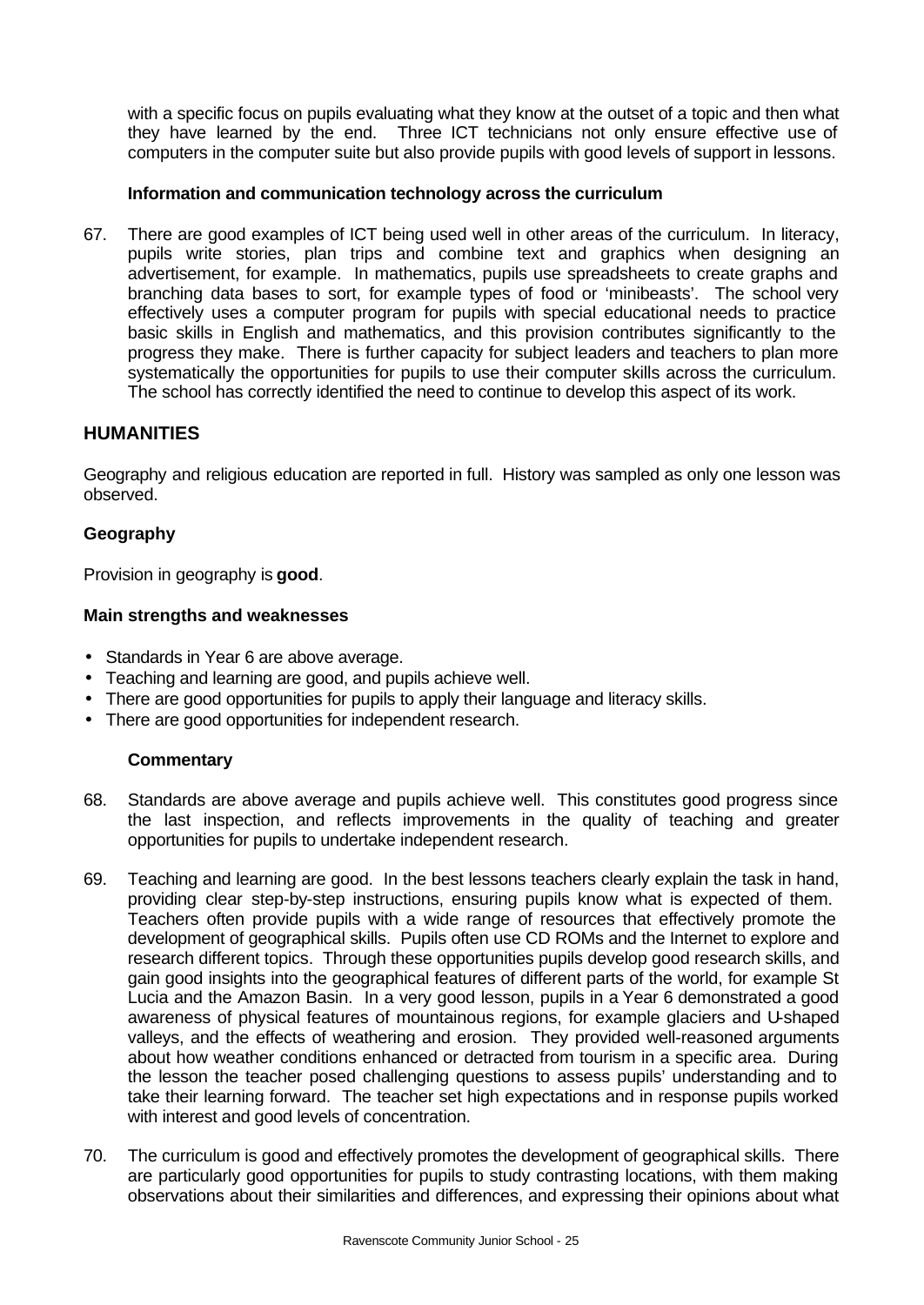they like and dislike. Literacy and numeracy skills are promoted well through this subject. For example, pupils write letters and reports, create leaflets and posters, and take measurements during a river study. Leadership and management of the subject are good. The subject leader has been instrumental in developing the curriculum to include environmental topics and encouraged a greater focus on the promotion pupils' geographical skills. Procedures for monitoring pupils' progress are adequate, but the subject leader recognises the need to record more systematically the development of pupils' skills in this subject.

#### **Religious education**

Provision in religious education is **very good.**

#### **Main strengths and weaknesses**

- There is a very good coverage of the locally agreed syllabus.
- Pupils are very well encouraged to apply religious doctrine to their every-day lives.
- There are very good links with the pupils' spiritual, moral, social, cultural and their personal development.

- 71. Standards of attainment are well above the expectations of the locally agreed syllabus. This is a big improvement since the last inspection when they were in line with the national expectation. Pupils are well encouraged to research topics and very well to apply their writing skills with clear, well developed explanations of what they have learnt and their own findings. Achievement over time is very good. Their achievement is related to assessment which tracks well the coverage of the subject.
- 72. Teaching and learning are very good overall and varied from occasionally satisfactory to excellent across the period of inspection. Pupils are developing a very good understanding of the major religions of the world. For example, they discuss knowledgeably the similarities and differences between Hinduism and Christianity. The school provides pupils with very good opportunities to link their spiritual, moral and social development and cultural development to their personal and social development. This can be seen when pupils explore the concepts of good and evil and the impact of religion on people's lives and the way they conduct themselves.
- 73. Parents across a range of faiths are invited into school to discuss with pupils their religions and the pupils talk with high levels of understanding about these visits and their visit to a mosque, churches, a temple and a synagogue. Overall, assessment is satisfactory. It places an appropriate emphasis on the recording of the coverage of the subject, supporting well the achievement of the pupils. Marking is uneven. It very often rewards effort and does not state what they need to learn to increase their understanding. Their literacy skills are very well applied to the subject.
- 74. The leadership and management of the subject are very good. The subject leader has a very good awareness of needed developments and has devised a very good action plan to take the subject forwards. Here pupil self-assessment is appropriately noted for improvement. Resources are good and there is an increasing use of ICT to aid the pupils' understanding and research.
- 75. In **history** standards are above average. This is an improvement since the last inspection when standards were average. Pupils achieve well and they respond well to the good teaching they receive. Through studying a range of topics pupils develop a good sense of the passing of time and acquire knowledge and understanding of different periods and people. For example, in the good lesson observed in Year 4, pupils sensibly discussed why Boudicca was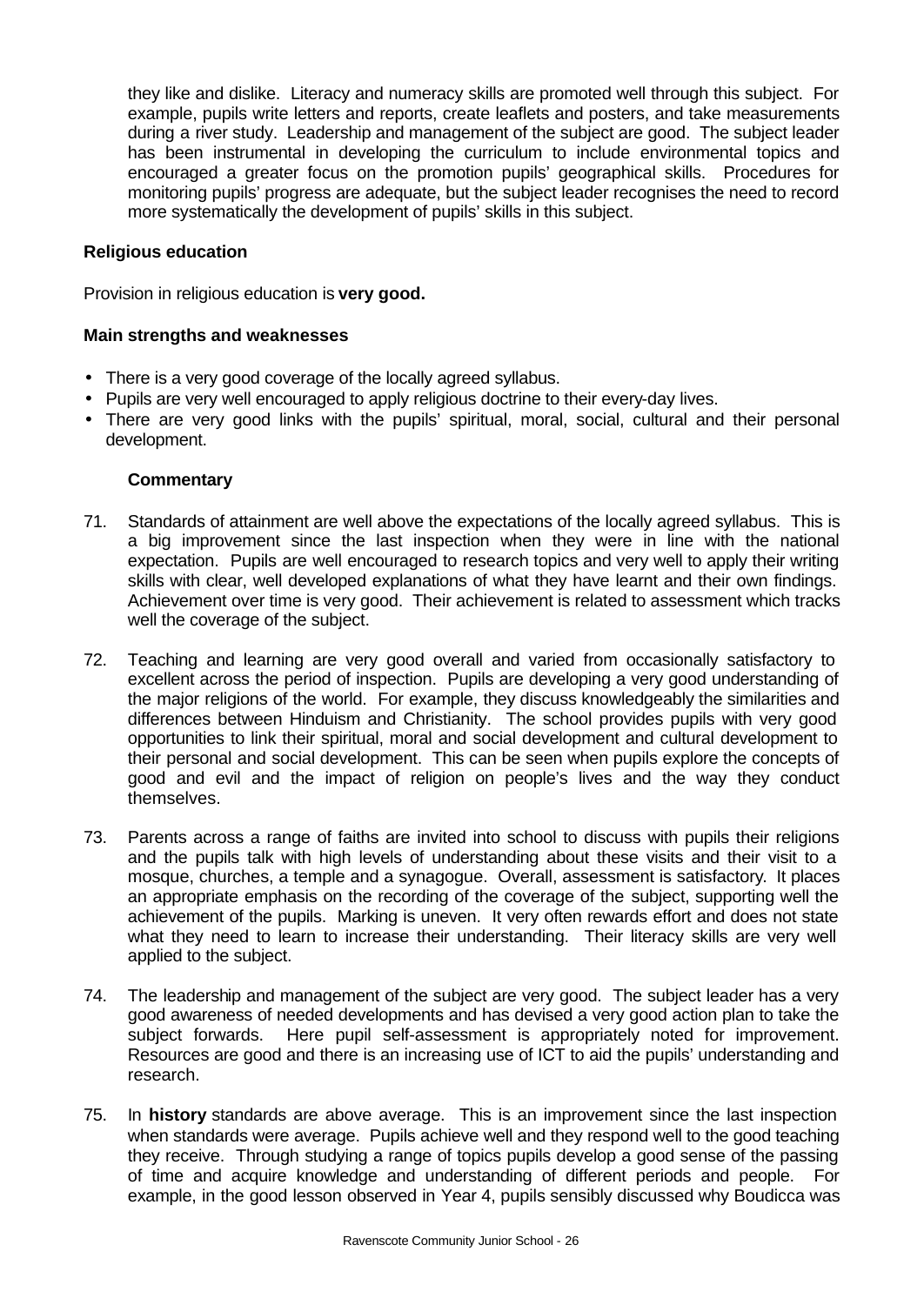killed, presenting plausible explanations by effectively drawing on their knowledge of the political situation that existed at the time.

76. Theatre visits enhance pupils' understanding of historical events. For example, a History Alive Workshop provided pupils in Year 6 an opportunity to experience the conditions that governed the lives of people during World War 2. This led to some wonderful empathetic pieces of writing about war time at Christmas.

## **CREATIVE, AESTHETIC, PRACTICAL AND PHYSICAL SUBJECTS**

Art and design and music are reported in full. Design and technology and physical education were sampled because no lessons were seen in design and technology, and the focus of physical education lessons was games and swimming, with no dance or gymnastics being observed.

#### **Art and design**

Provision in art and design is **satisfactory**.

#### **Main strengths and weaknesses**

- The subject manager has begun to implement assessment and evaluation**.**
- Art and design is used effectively to support other areas of the curriculum.
- There is insufficient focus on the teaching of skills.

- 77. Standards in Year 6 are currently average. Pupils achieve satisfactorily in relation to their prior attainment. Standards in Year 6 are lower than those recorded at the time of the last inspection. Until recent times this subject has not been a focus for development.
- 78. Teaching and learning are satisfactory overall, with a few examples of good and very good teaching. In lessons where teaching was satisfactory, teachers do not always provide pupils with the necessary skills to improve the quality of their work. For example in a lesson in a Year 5 class, pupils were asked to draw elements of the environment from memory and the teacher missed the opportunity to improve pupils' observational skills through work in the school grounds. In a very good lesson in Year 6, the teacher was confident in demonstrating skills, making suggestions and building on previous learning. She used former pupils' work as examples of good practice to encourage and raise expectations of performance. Pupils in this class showed a confident enthusiastic approach to their art, demonstrating a good range of skills as they enlarged still life drawings prior to painting them.
- 79. The school uses the nationally recommended guidelines and the subject leader plans to implement changes to the scheme of work to more closely reflect the needs of the pupils. The subject is used effectively to support other subjects in the curriculum. In Year 6, colourful kites were created linked to carnivals in St Lucia and pupils in Year 3 designed pots with Greek designs as part of their work in history. Year 4 pupils had made masks using card linked to the story, 'Where the wild things are'. During the inspection good links were made with science in Year 3 when pupils suggested improvements to the environment and in Year 4 reactions to works by famous artists were used satisfactorily as a stimulus for expressive writing.
- 80. Leadership and management are satisfactory. The subject leader has supported nonspecialist teachers through working alongside them in the classroom. She evaluates planning and has observed teaching and learning. She has begun to implement assessment of individual skills in drawing, and pupils are involved in evaluation of their own standards of work and that of their peers. The overall quality of display throughout the school lacks the vibrant quality often associated with the subject. There are some good examples particularly in Year 6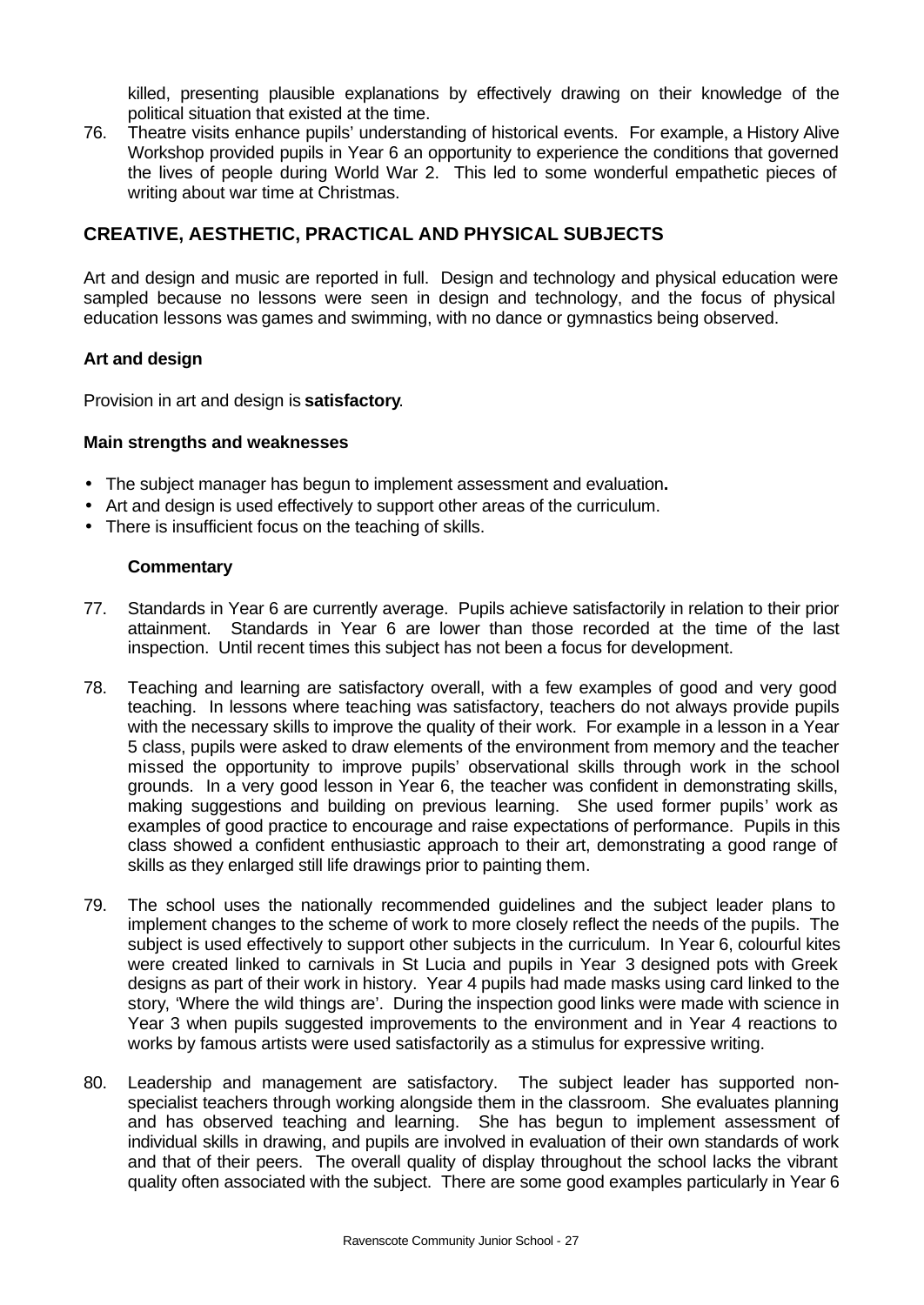but the range overall is limited and does not reflect colour, pattern, line, shape and form using other media such as textiles, sculpture and computer design.

#### **Music**

Provision in music is **very good.**

### **Main strengths and weaknesses**

- Maintenance of well above average standards.
- All pupils achieve very well because of very good teaching and learning.
- Very good opportunities to play a wide range of instruments.
- Use of assessment is under-developed.

- 81. Since the last inspection standards have remained well above average. Supported by the very good subject expertise of the teacher pupils make very good progress and achieve very well. Older pupils very successfully use a range of tuned and untuned percussion instruments to improvise melody and rhythm, performing significant parts demonstrating an awareness of their own contributions such as leading, taking a solo part or providing rhythmic support. Practical standards to play music are very well enhanced through the very good range of opportunities to play a wide range of musical instruments supported by the very good input of professional musicians.
- 82. Teaching is very good overall and is occasionally excellent. This supports the very good learning of the pupils. They work very hard at their tasks, concentrating and rising to the very high level of expectation and challenge set by the teacher. The subject leader has appropriately discerned the need to develop assessment to enable the pupils to be clear regarding what they individually need to do to improve the areas of work where there are weakness, such as intonation and phasing when singing.
- 83. The taught curriculum is very well extended after school with the provision of a junior (Years 3 and 4) and a senior choir (Years 5 and 6). These are very well supported by pupils. About 50 pupils regularly attend the junior choir and about 20 pupils the senior choir. The school has a developing orchestra of about 16 pupils, representing brass, woodwind, string and percussion instruments for which they get tuition from the visiting professional musicians. Good contacts are made with a local secondary school where their music teacher and some Year 7 pupils come to this school. Pupils visit homes for the elderly, usually at Christmas time, to entertain the residents and a choir has sung in Guilford Cathedral. About 50 pupils have recently very successfully performed at a local schools festival.
- 84. The subject is very well led by the specialist music teacher who gives freely of her time. The provision of a room for the teaching of music gives a very good access to the wide and relevant range of music resources.
- 85. In **design and technology** standards are above average.In Year 3, there is evidence of pupils developing skills for strengthening paper, using techniques such as folding, rolling and layering. In Year 5, pupils used skills such as cutting, reinforcing, joining and stitching to make slippers. In Year 6, pupils successfully made cam toys of good quality and accuracy that clearly demonstrated the effectiveness of their design and making skills. Scrutiny of pupils' work shows their planning for projects includes details of specification and criteria for successful design with evaluation and developmental recording. Pupils are involved in making assessments about their own work and the work of their peers. This process is effective in raising pupils' awareness of the quality of work produced and also enables them to have a clear view of where they can improve.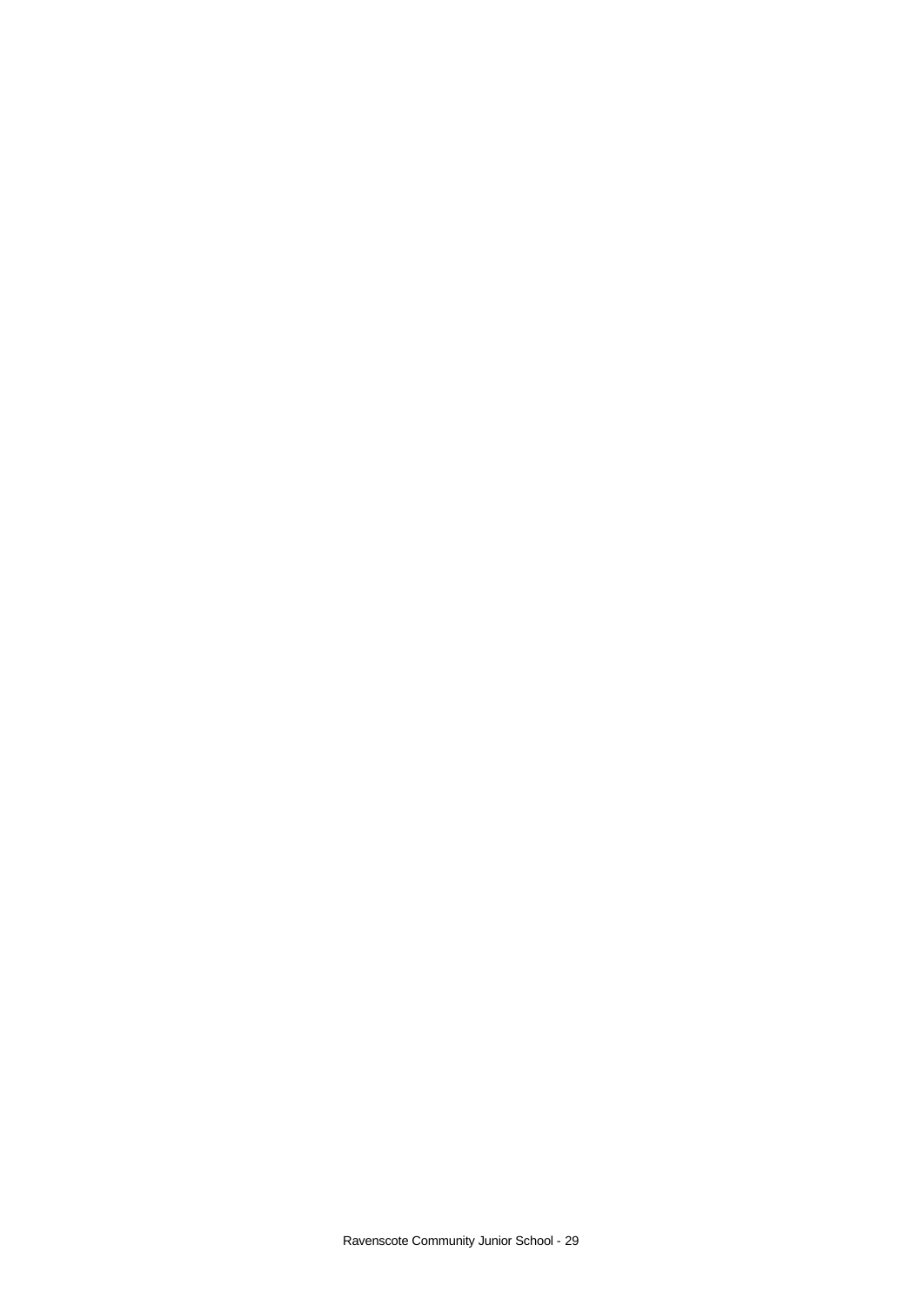- 86. The school follows the nationally recommended scheme of work but has begun to make modifications to suit the needs of pupils. The subject manager has introduced assessment and recording and has made very good links with secondary schools to provide opportunities to improve pupils' achievements and to raise standards.
- 87. In **physical education** standards are above average in athletics, games and swimming. In athletics lessons, pupils demonstrate good levels of co-ordination as they develop triple jump skills. In games' lessons a significant minority of pupils in Year 6 demonstrate good throwing, catching, bowling and batting skills. By the time pupils leave the school the vast majority swim 25 metres, with a significant number swimming much longer distances.
- 88. Teaching and learning are good. The strengths in teaching relate to planning, management and organisation, good guidance on how pupils can improve their performance, and good use of pupils to illustrate teaching points and highlight good practice. In response, pupils are keen and enthusiastic, demonstrate good attitudes to their learning and achieve well. Occasionally, the pace of lessons is too slow, and as a result pupils lose interest and limited progress is made. The curriculum is well structured to include all the required elements. Leadership and management are good. The subject leader regularly provides demonstration lessons and has a clear over-view of the subject. Resources for learning are good.

## **PERSONAL, SOCIAL AND HEALTH EDUCATION AND CITIZENSHIP**

89. Pupils' **personal, social and health education** and **citizenship** is very good. Provision for spiritual, moral, social and cultural education supports this area of learning very well. The programme implemented by the school raises pupils' awareness of feelings, values and beliefs of others and makes a positive contribution to their self-esteem. The school successfully uses members of the community such as the police and fire and rescue service to ensure pupils are developing an awareness of responsibility and this is supported well by the programme of citizenship. Issues such as drug and alcohol awareness and sex education are provided through contacts with local community services.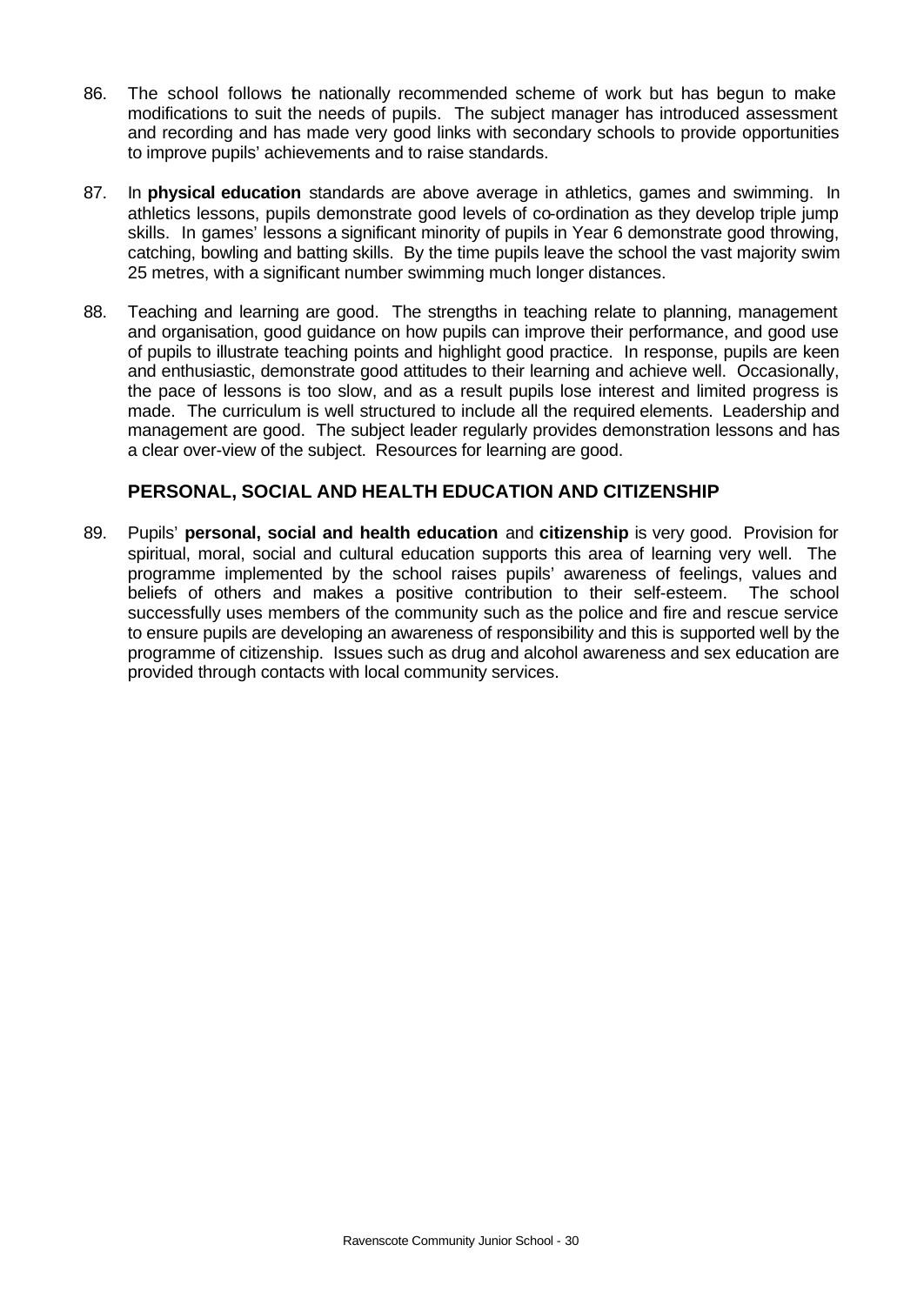# **PART D: SUMMARY OF THE MAIN INSPECTION JUDGEMENTS**

# **Inspection judgement Grade**

| The overall effectiveness of the school                              | 3              |
|----------------------------------------------------------------------|----------------|
| How inclusive the school is                                          | $\overline{2}$ |
| How the school's effectiveness has changed since its last inspection | $\overline{2}$ |
| Value for money provided by the school                               | 3              |
|                                                                      |                |
| <b>Overall standards achieved</b>                                    | 3              |
| Pupils' achievement                                                  | 3              |
| Pupils' attitudes, values and other personal qualities               | $\overline{2}$ |
| Attendance                                                           | $\overline{2}$ |
| <b>Attitudes</b>                                                     | $\overline{2}$ |
| Behaviour, including the extent of exclusions                        | $\overline{2}$ |
| Pupils' spiritual, moral, social and cultural development            | $\overline{2}$ |
|                                                                      |                |
| The quality of education provided by the school                      | 3              |
| The quality of teaching                                              | 3              |
| How well pupils learn                                                | 3              |
| The quality of assessment                                            | 4              |
| How well the curriculum meets pupils needs                           | $\overline{2}$ |
| Enrichment of the curriculum, including out-of-school activities     | $\overline{2}$ |
| Accommodation and resources                                          | $\overline{2}$ |
| Pupils' care, welfare, health and safety                             | $\overline{2}$ |
| Support, advice and guidance for pupils                              | 3              |
| How well the school seeks and acts on pupils' views                  | 3              |
| The effectiveness of the school's links with parents                 | 2              |
| The quality of the school's links with the community                 | $\overline{2}$ |
| The school's links with other schools and colleges                   | $\overline{2}$ |
|                                                                      |                |
| The leadership and management of the school                          | $\overline{2}$ |
| The governance of the school                                         | 3              |
| The leadership of the headteacher                                    | $\overline{2}$ |
| The leadership of other key staff                                    | $\overline{2}$ |